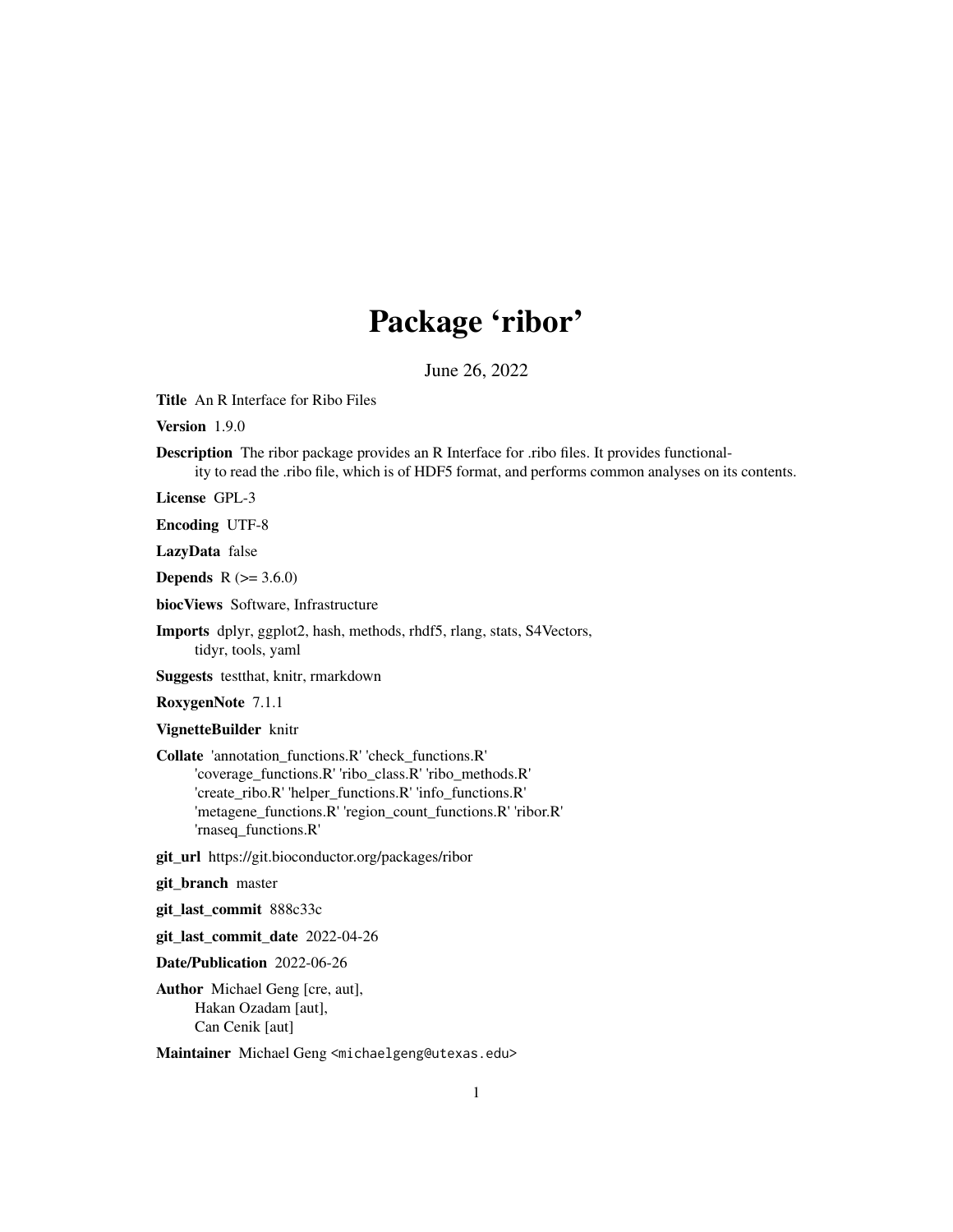# <span id="page-1-0"></span>R topics documented:

| Index | 32 |
|-------|----|

<span id="page-1-1"></span>get\_coverage *Retrieves the coverage data for a given transcript*

# Description

The function [get\\_coverage](#page-1-1) generates a DataFrame of coverage data over the length of a given transcript.

# Usage

```
get_coverage(
 ribo.object,
 name,
 range.lower = length_min(ribo.object),
 range.upper = length_max(ribo.object),
  length = TRUE,
  tidy = FALSE,
 alias = FALSE,
 compact = TRUE,
```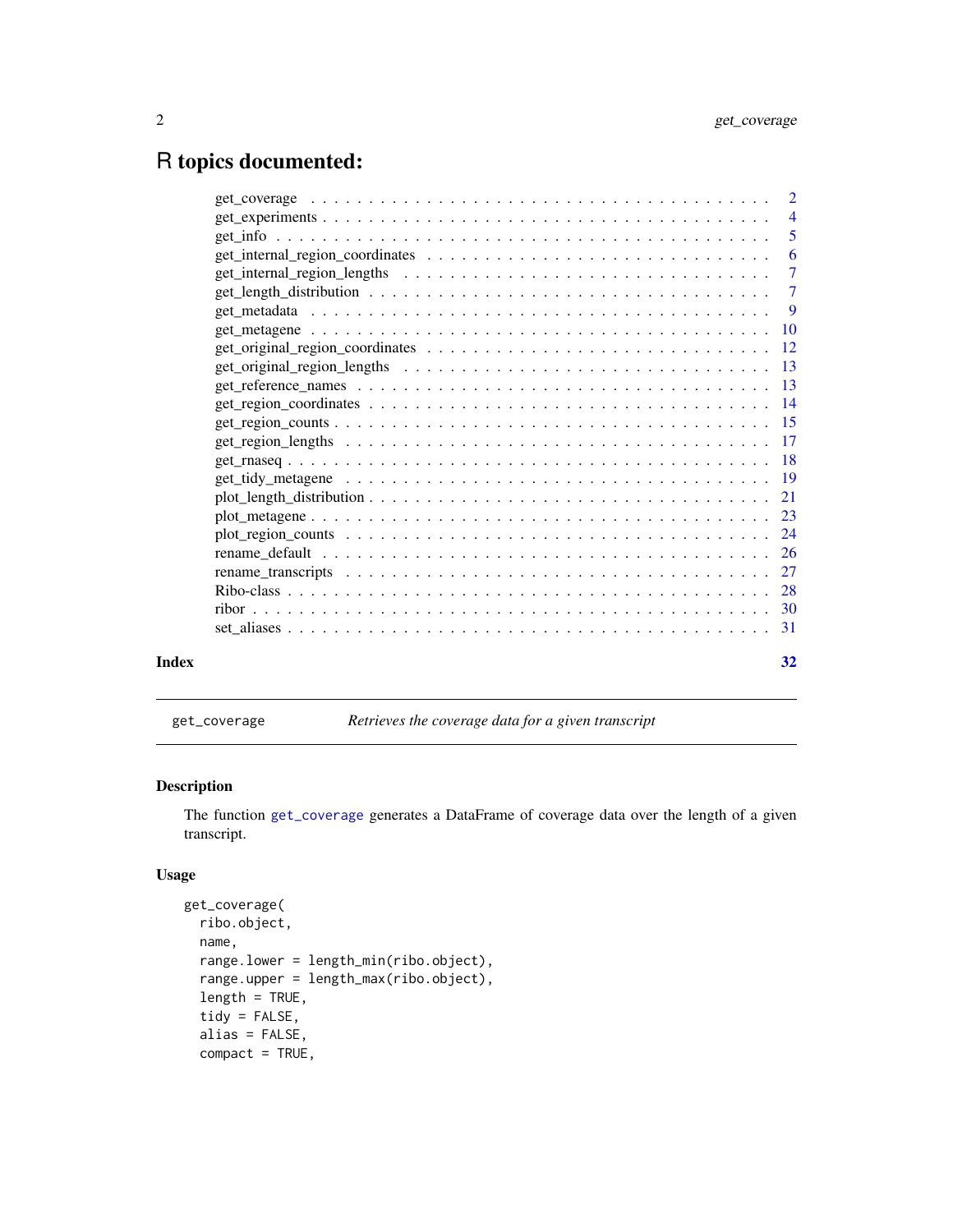# <span id="page-2-0"></span>get\_coverage 3

```
experiment = experiments(ribo.object)
\mathcal{L}
```
# Arguments

| ribo.object | A 'Ribo' object                                                                 |
|-------------|---------------------------------------------------------------------------------|
| name        | <b>Transcript Name</b>                                                          |
| range.lower | Lower bound of the read length, inclusive                                       |
| range.upper | Upper bound of the read length, inclusive                                       |
| length      | Logical value that denotes if the coverage should be summed across read lengths |
| tidy        | Logical value denoting whether or not the user wants a tidy format              |
| alias       | Option to accept the transcript input as aliases/nicknames                      |
| compact     | Option to return a DataFrame with RIe and factor as opposed to a raw data.frame |
| experiment  | List of experiments to obtain coverage information on                           |

# Details

The function [get\\_coverage](#page-1-1) first checks the experiments in the 'experiments' parameter to see if they are present in the .ribo file. It will then check these experiments for coverage data which is an optional dataset. As a result, this function safe guards against experiments that do not have coverage data, but it also, by default, includes all of the experiments in a file in the experiments' parameter.

The function checks the coverage of one transcript at a time at each read length from 'range.lower' to 'range.upper', inclusive. However, the parameter 'length' allows the user to obtain the coverage information of a transcript across the range of read lengths indicated by 'range.lower' and 'range.upper'.

If the ribo.object is generated with aliases, the 'alias' parameter, if set to TRUE, allows the user to use the alias of the transcript as the 'name' parameter instead of the original transcript name.

#### Value

An annotated DataFrame or data.frame (if the compact parameter is set to FALSE) of the coverage information for the provided list of 'experiments' in the 'experiment' parameter. The returned object will have a length column when the 'length' parameter is set to FALSE, indicating that the user does not want to sum the count information across the range of read lengths. The returned data frame has the option of being tidy, and if the 'tidy' parameter is set to TRUE, a position column will be added. Finally, if the 'alias' parameter is set to TRUE, the alias transcript name must have been provided at the generation of the ribo object, and the function will accept this aliased name in the 'transcript' parameter.

#### See Also

[Ribo](#page-27-1) to generate the necessary ribo.object parameter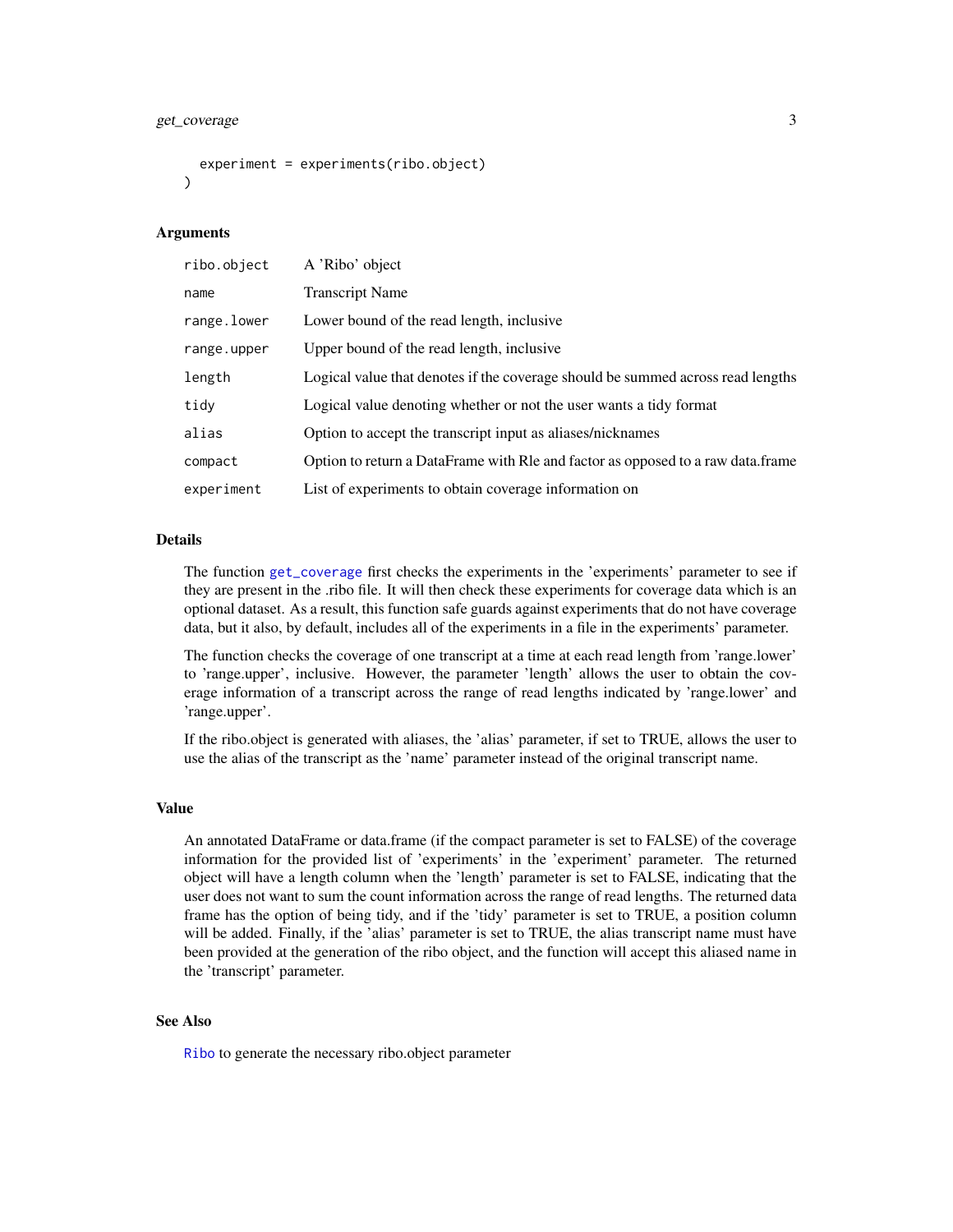# Examples

```
#generate the ribo object
file.path <- system.file("extdata", "sample.ribo", package = "ribor")
sample <- Ribo(file.path)
#get the experiments of interest that also contain coverage data
experiments <- c("Hela_1", "Hela_2", "Hela_3", "WT_1")
#the ribo file contains a transcript named 'MYC'
coverage.data <- get_coverage(ribo.object = sample,
                              name = "MYC",range.lower = 2,
                              range.upper = 5,
                              length = TRUE,experiment = experiments)
```
<span id="page-3-1"></span>get\_experiments *Provides a list of experiments from a .ribo file*

#### Description

The function [get\\_experiments](#page-3-1) provides a list of experiment names in the .ribo file.

# Usage

```
get_experiments(ribo.object)
```
### Arguments

ribo.object S4 object of class "Ribo"

# Details

[get\\_experiments](#page-3-1) returns a list of strings denoting the experiments. It obtains this by reading directly from the .ribo file through the path of the 'ribo.object' parameter. To generate the param 'ribo.object', call the [Ribo](#page-27-1) function and provide the path to the .ribo file of interest.

The user can then choose to create a subset from this list for any specific experiments of interest for later function calls. Many functions that have the param 'experiment.list' call [get\\_experiments](#page-3-1) to generate a default list of all experiments in the .ribo file.

# Value

A list of the experiment names

# See Also

[Ribo](#page-27-1) to generate the necessary ribo.object parameter

<span id="page-3-0"></span>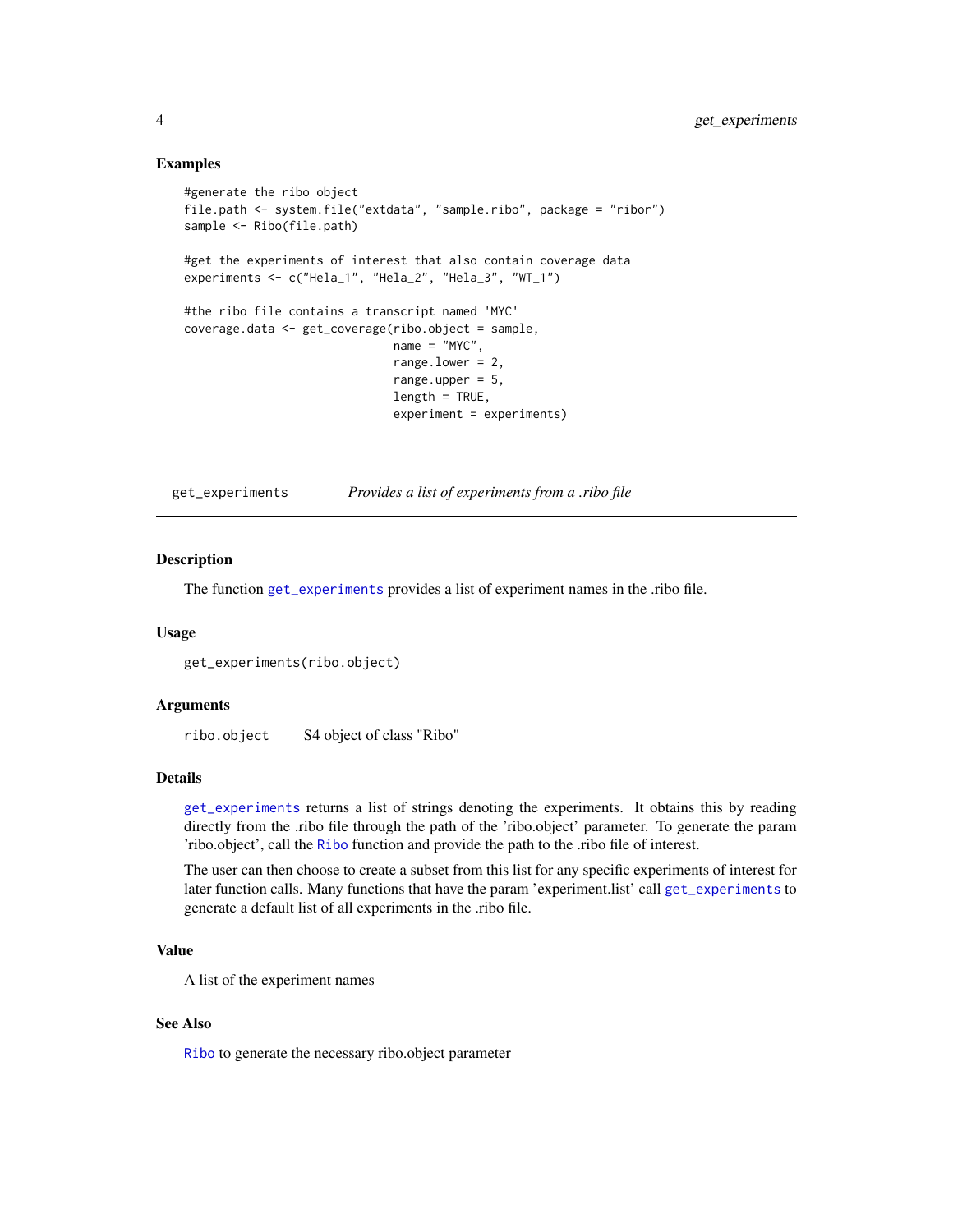#### <span id="page-4-0"></span>get\_info 5

#### Examples

```
#generate the ribo object
file.path <- system.file("extdata", "sample.ribo", package = "ribor")
sample <- Ribo(file.path)
#get a list of the experiments
get_experiments(sample)
```
<span id="page-4-1"></span>get\_info *Get information about the .ribo file*

#### Description

The function [get\\_info](#page-4-1) provides information on the attributes, metadata, and datasets of the ribo file.

#### Usage

get\_info(ribo.object)

# Arguments

ribo.object ribo.object is an S4 object of class "Ribo"

# Details

The [get\\_info](#page-4-1) first provides information on the format version, left\_span, right\_span, longest read length, shortest read length, metagene\_radius, and reference model. The last element of the returned list contains the information about the presence of coverage and RNA-seq data which are optional datasets to include in a .ribo file.

# Value

Returns a list containing a nested list of file attributes, a logical value denoting whether the root file has additional metadata, and a data.frame of information on each experiment

#### See Also

[Ribo](#page-27-1) to generate the necessary ribo.object parameter

```
#generate the ribo object
file.path <- system.file("extdata", "sample.ribo", package = "ribor")
sample <- Ribo(file.path)
#retrieve information
get_info(sample)
```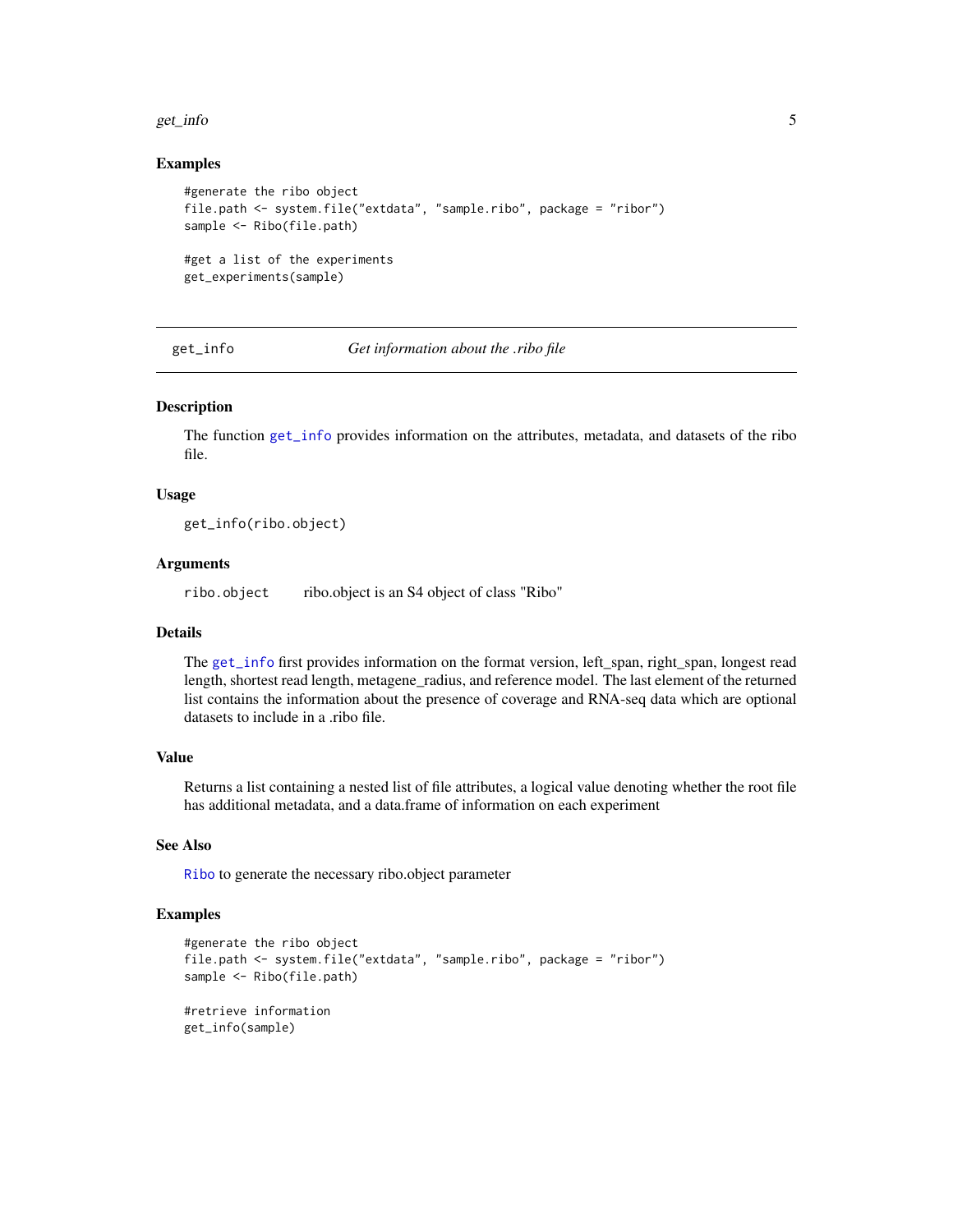#### <span id="page-5-1"></span><span id="page-5-0"></span>get\_internal\_region\_coordinates

*Retrieves the region stop and start coordinates*

# Description

The function [get\\_internal\\_region\\_coordinates](#page-5-1) retrieves the start and site positions for the UTR5, UTR5 Junction, CDS, UTR3 Junction, and UTR3 regions of every transcript.

#### Usage

```
get_internal_region_coordinates(ribo.object, alias = FALSE)
```
### Arguments

| ribo.object | A 'Ribo' object                                  |
|-------------|--------------------------------------------------|
| alias       | Option to return the transcript names as aliases |

# Details

To note, because of the R-specific 1-based indexing, the positions start at 1 instead of 0 in other programming languages. The positions provided in the returned data.frame will correspond to the positions in the output of [get\\_coverage](#page-1-1).

Additionally, within the transcripts, there are edge cases. NA values found in the returned data.frame means that the region has no start and stop position and a length of zero after computing the boundaries of the UTR5 and UTR3 junction.

#### Value

A data.frame of start and stop coordinates for every region

```
# generate a ribo object
file.path <- system.file("extdata", "HEK293_ingolia.ribo", package = "ribor")
sample <- Ribo(file.path, rename = rename_default)
# get the region coordinates
coord <- get_internal_region_coordinates(sample, alias = TRUE)
```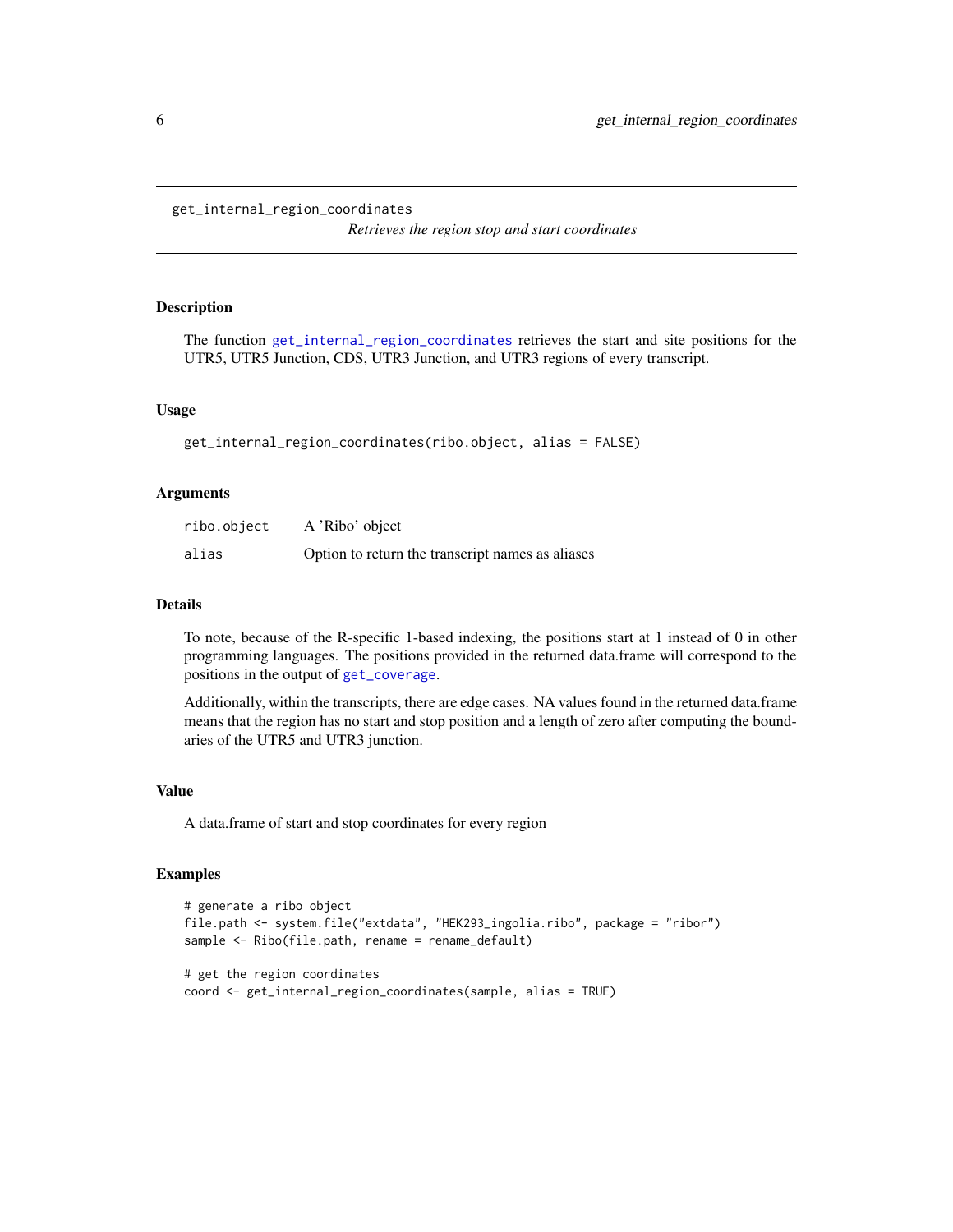<span id="page-6-2"></span><span id="page-6-0"></span>get\_internal\_region\_lengths

*Returns the overall length of each region with UTR Junctions*

#### Description

The function [get\\_internal\\_region\\_coordinates](#page-5-1) retrieves the lengths for the UTR5, UTR5 Junction, CDS, UTR3 Junction, and UTR3 regions of every transcript.

# Usage

```
get_internal_region_lengths(ribo.object, alias = FALSE)
```
#### Arguments

| ribo.object | A 'Ribo' object                                  |
|-------------|--------------------------------------------------|
| alias       | Option to return the transcript names as aliases |

# Value

A data.frame of the region lengths

# Examples

```
# generate a ribo object
file.path <- system.file("extdata", "HEK293_ingolia.ribo", package = "ribor")
sample <- Ribo(file.path, rename = rename_default)
# get the region lengths
```
region\_lengths <- get\_internal\_region\_lengths(sample, alias = TRUE)

<span id="page-6-1"></span>get\_length\_distribution

*Retrieves the length distribution of a given region*

# Description

The function [get\\_length\\_distribution](#page-6-1) retrieves the raw or normalized counts at each read length from 'range.lower' to 'range.upper'.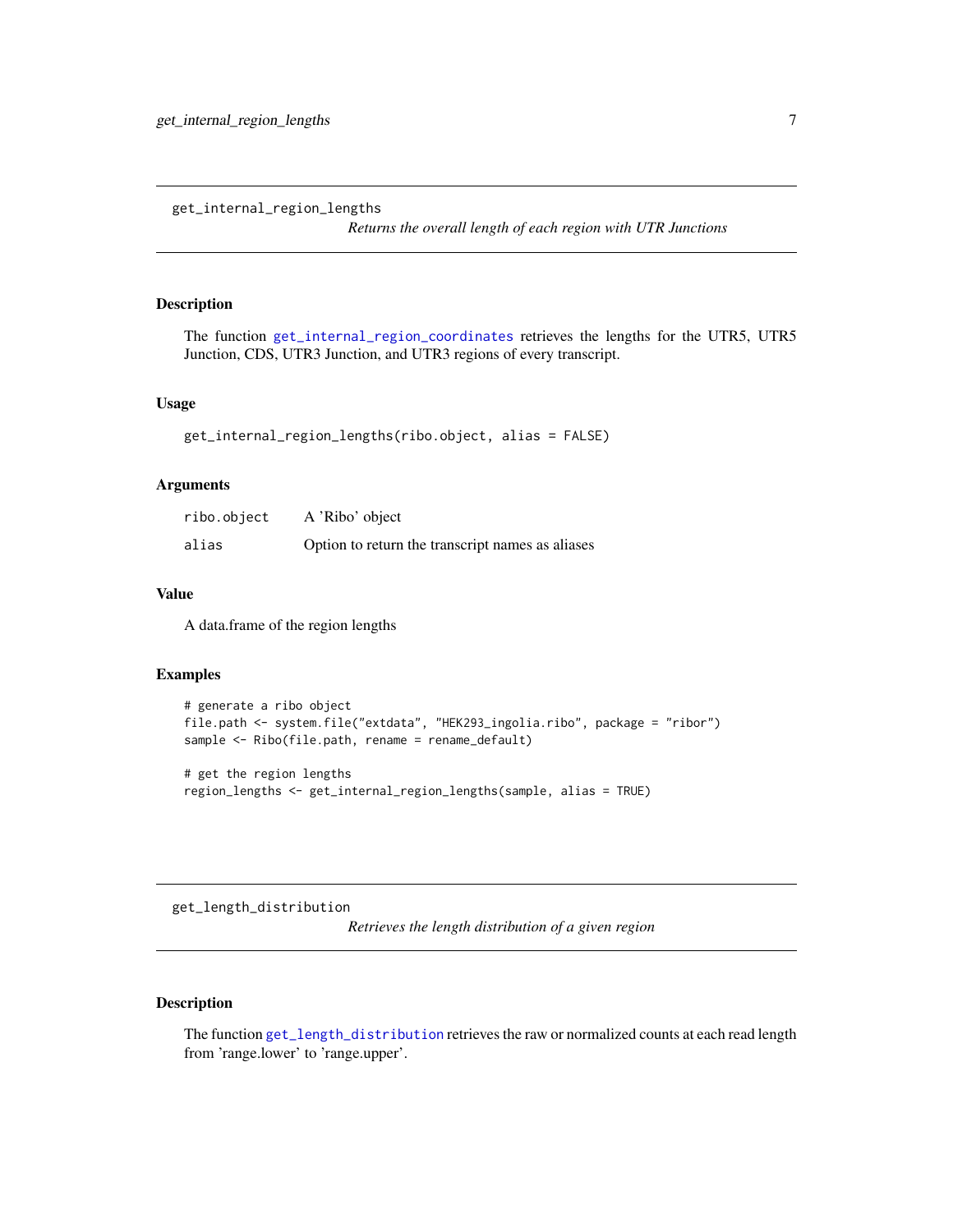# Usage

```
get_length_distribution(
  ribo.object,
  region,
  range.lower = length_min(ribo.object),
  range.upper = length_max(ribo.object),
  compact = TRUE,experiment = experiments(ribo.object)
\lambda
```
#### Arguments

| ribo.object | A 'Ribo' object                                                                 |
|-------------|---------------------------------------------------------------------------------|
| region      | Specific region of interest                                                     |
| range.lower | Lower bound of the read length, inclusive                                       |
| range.upper | Upper bound of the read length, inclusive                                       |
| compact     | Option to return a DataFrame with Rle and factor as opposed to a raw data.frame |
| experiment  | List of experiment names                                                        |

# Details

This function is a wrapper function of [get\\_region\\_counts](#page-14-1), and the returned DataFrame is valid input for [plot\\_length\\_distribution](#page-20-1).

# Value

An annotated DataFrame or data.frame (if the compact parameter is set to FALSE) of the readlength specific region count information for a single region specified in the 'region' parameter. The returned data frame will have a length column, and it will not contain a transcript column.

#### See Also

[plot\\_length\\_distribution](#page-20-1) to plot the output of this function

```
#generate the ribo object
file.path <- system.file("extdata", "sample.ribo", package = "ribor")
sample <- Ribo(file.path)
#specify the experiments of interest
experiments <- c("Hela_1", "Hela_2", "WT_1")
#gets the normalized length distribution from read length 2 to 5
length.dist <- get_length_distribution(ribo.object = sample,
                                       region = "CDS",
                                       range.lower = 2,
                                       range.upper = 5)
```
<span id="page-7-0"></span>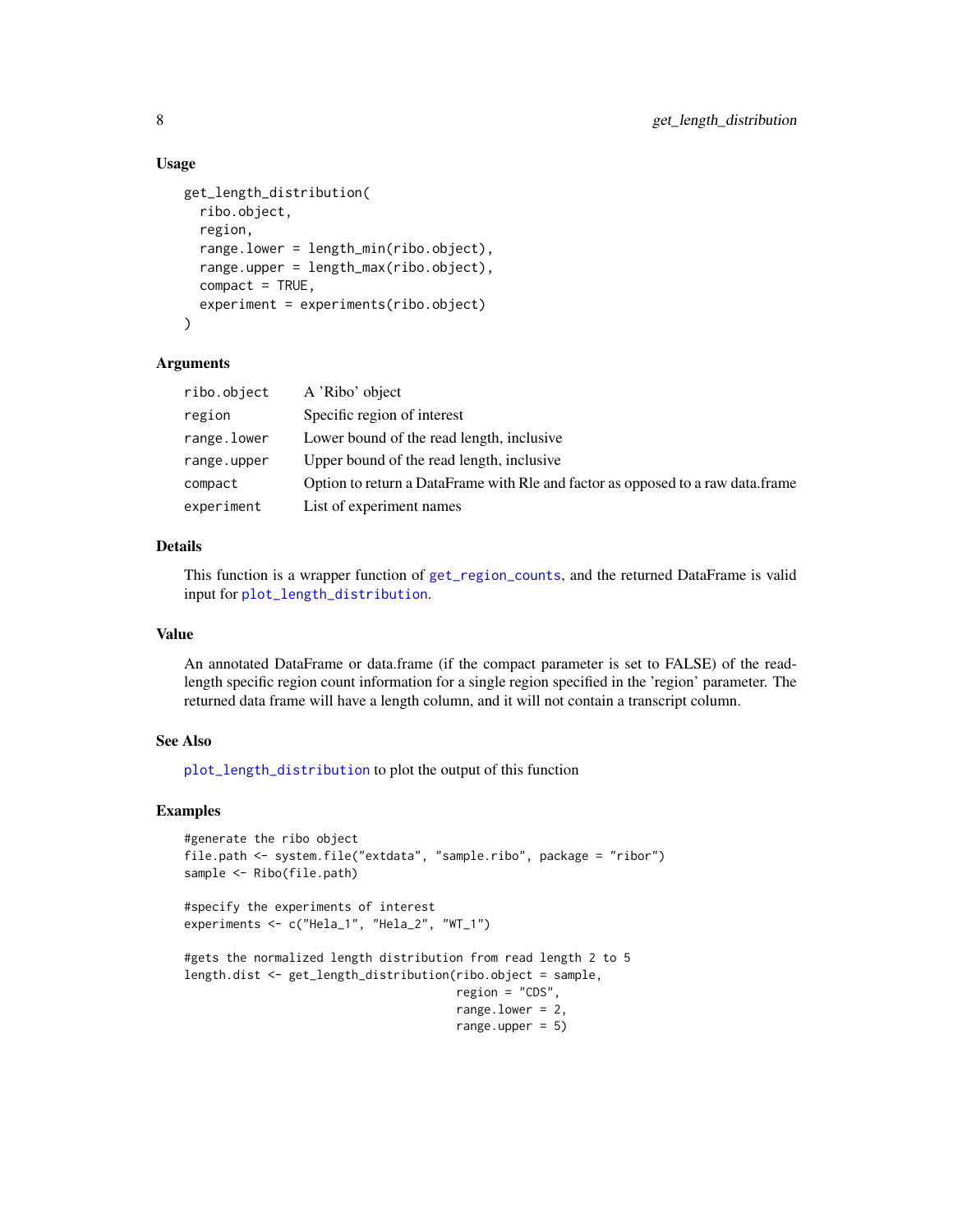<span id="page-8-1"></span><span id="page-8-0"></span>

# Description

[get\\_metadata](#page-8-1) provides information on all of the user-inputted metadata of an experiment. If the experiment is not found, then the attributes of the root .ribo file is returned instead.

# Usage

get\_metadata(ribo.object, name = NULL, print = TRUE)

# Arguments

| ribo.object | object of class 'ribo'                                             |
|-------------|--------------------------------------------------------------------|
| name        | The name of the experiment                                         |
| print       | Logical value indicating whether or not to neatly print the output |

#### Value

If a valid experiment name is provided, a list of elements providing all of the metadata of the experiment is returned.

If the name is not provided and the root file has metadata, then a list of elements providing all of the metadata found in the root file is returnend.

# See Also

[Ribo](#page-27-1) to generate the necessary ribo.object parameter

```
#ribo object use case
#generate the ribo object
file.path <- system.file("extdata", "sample.ribo", package = "ribor")
sample <- Ribo(file.path)
#the ribo file contains an experiment named 'Hela_1'
get_metadata(sample, "Hela_1")
```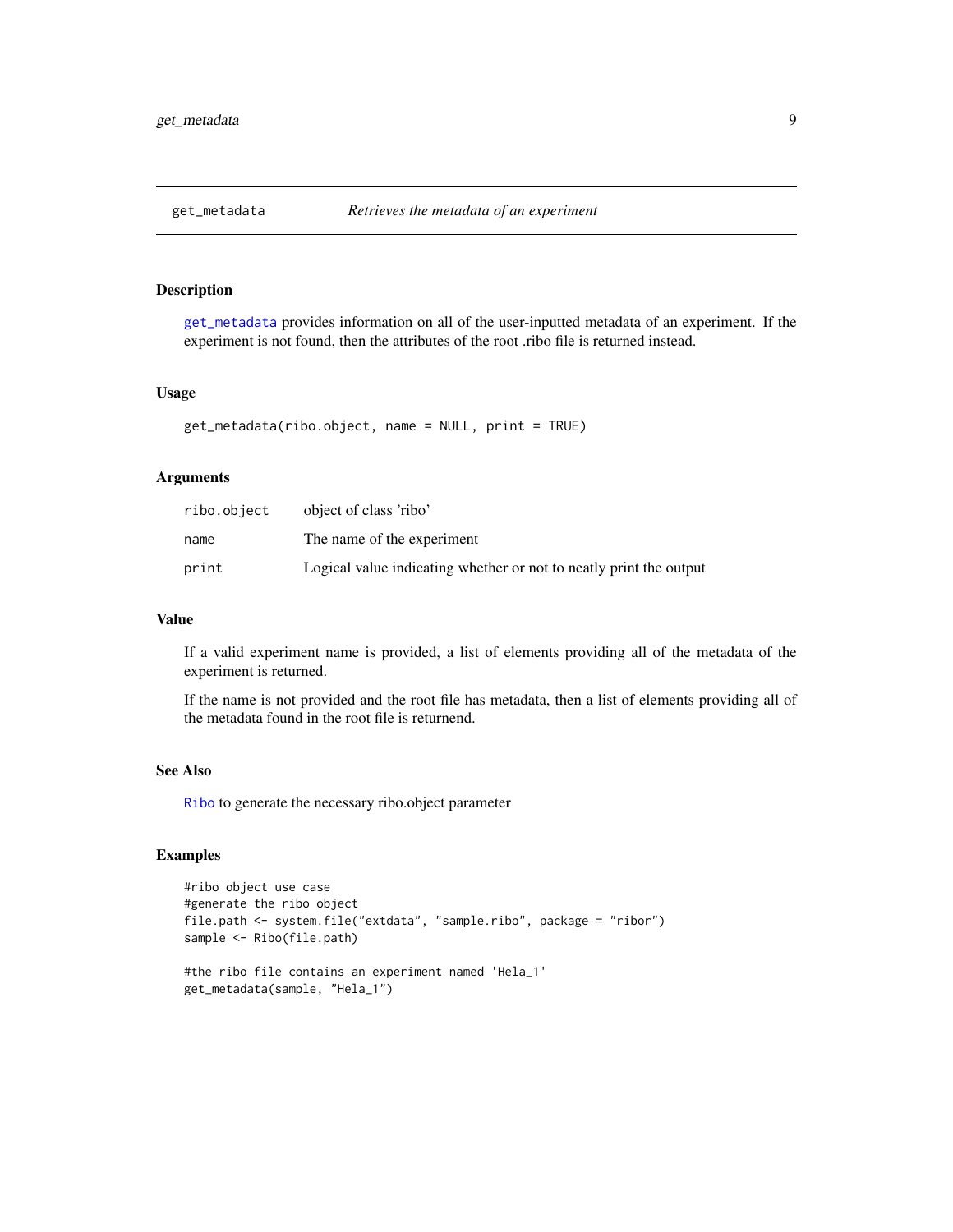#### Description

The function [get\\_metagene](#page-9-1) returns a data frame that provides the coverage at the positions surrounding the metagene start or stop site.

# Usage

```
get_metagene(
  ribo.object,
  site,
  range.lower = length_min(ribo.object),
  range.upper = length_max(ribo.object),
  transcript = TRUE,
  length = TRUE,alias = FALSE,
  compact = TRUE,experiment = experiments(ribo.object)
)
```
# Arguments

| ribo.object | A 'Ribo' object                                                                                |
|-------------|------------------------------------------------------------------------------------------------|
| site        | "start" or "stop" site coverage                                                                |
| range.lower | Lower bound of the read length, inclusive                                                      |
| range.upper | Upper bound of the read length, inclusive                                                      |
| transcript  | Logical value that denotes if the metagene information should be summed across<br>transcripts  |
| length      | Logical value that denotes if the metagene information should be summed across<br>read lengths |
| alias       | Option to report the transcripts as aliases/nicknames                                          |
| compact     | Option to return a DataFrame with RIe and factor as opposed to a raw data.frame                |
| experiment  | List of experiment names                                                                       |

#### Details

The dimensions of the returned data frame depend on the parameters range.lower, range.upper, length, and transcript.

The param 'length' condenses the read lengths together. When length is TRUE and transcript is FALSE, the data frame presents information for each transcript across all of the read lengths. That is, each transcript has a value that is the sum of all of the counts across every read length. As a result, information about the transcript at each specific read length is lost.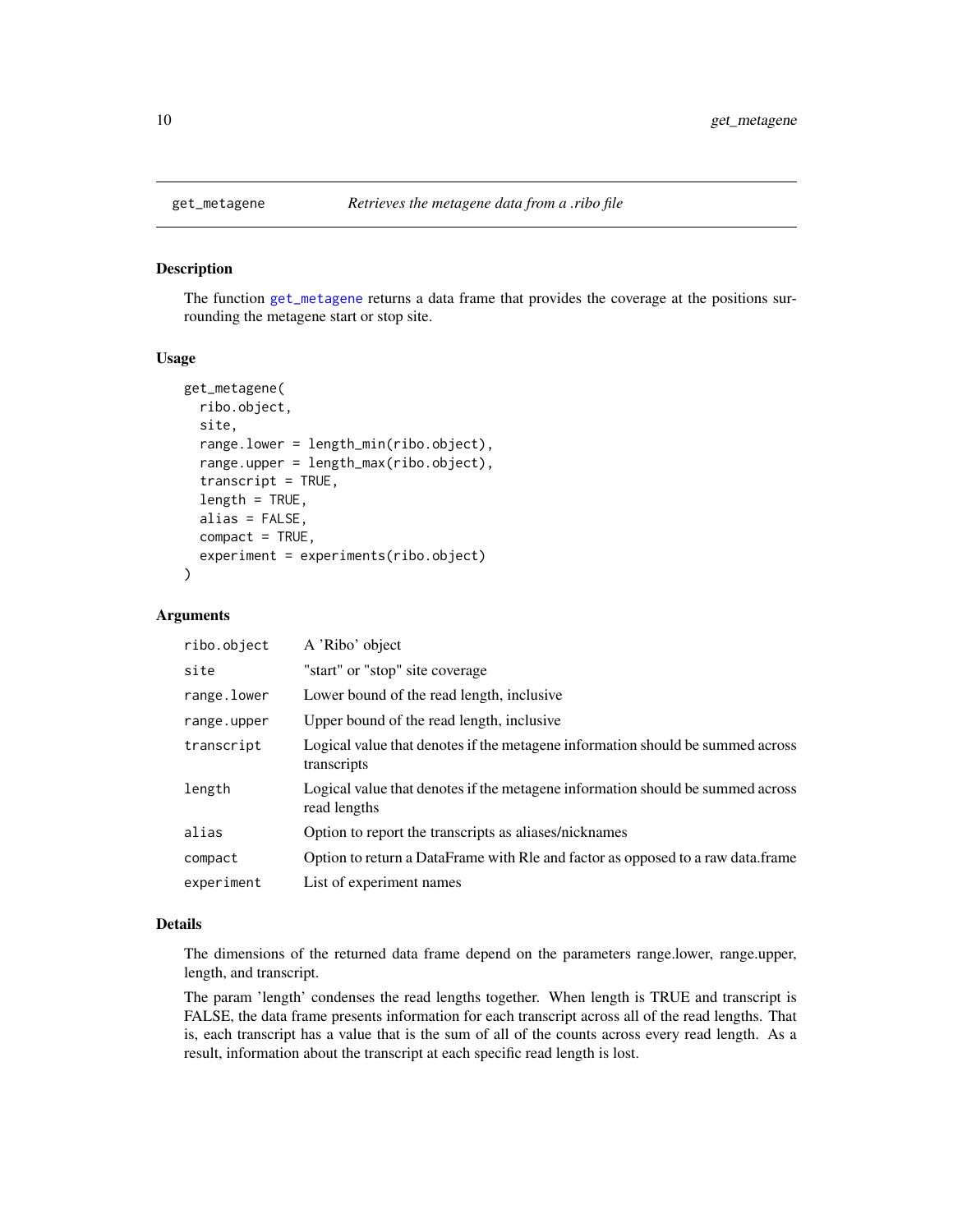#### <span id="page-10-0"></span>get\_metagene 11

The param 'transcripts' condenses the transcripts together. When transcript is TRUE and length is FALSE, the data frame presents information at each read length between range.lower and range.upper inclusive. That is, each separate read length denotes the sum of counts from every transcript. As a result, information about the counts of each individual transcript is lost.

If both 'length' and 'transcript' are TRUE, then the resulting data frame prints out one row for each experiment. This provides the metagene information across all transcripts and all reads in a given experiment.

If both length' and 'transcript' are FALSE, no calculations are done to the data, all information is preserved for both the read length and the transcript. The data frame would just present the entire stored raw data from the read length 'range.lower' to the read length 'range.upper' which in most cases would result in a slow run time with a massive DataFrame returned.

When 'transcript' is set to FALSE, the 'alias' parameter specifies whether or not the returned DataFrame should present each transcript as an alias instead of the original name. If 'alias' is set to TRUE, then the returned data frame will contain the aliases rather than the original reference names of the .ribo file.

#### Value

An annotated DataFrame or data.frame (if the compact parameter is set to FALSE) of the metagene information for either the 'stop' or 'start' site provided in the 'site' parameter. The returned data frame will have a length column when the 'length' parameter is set to FALSE, indicating the returned data frame will have a transcript column whe the 'transcript' parameter is set to FALSE, indicating that the count information will not be summed across the transcripts. In the case that transcript parameter is 'FALSE', the returned data frame will present the transcripts according to the aliases specified at the creation of the ribo object if the 'alias' parameter is set to TRUE.

#### See Also

[Ribo](#page-27-1) to generate the necessary 'Ribo' class object, [plot\\_metagene](#page-22-1) to visualize the metagene data, [get\\_tidy\\_metagene](#page-18-1) to obtain tidy metagene data under certain conditions

```
#generate the ribo object by providing the file.path to the ribo file
file.path <- system.file("extdata", "sample.ribo", package = "ribor")
sample <- Ribo(file.path)
```

```
#extract the total metagene information for all experiments
#across the read lengths and transcripts of the start site
#from read length 2 to 5
metagene_info <- get_metagene(ribo.object = sample,
                              site = "start",
                              range.lower = 2,
                              range.upper = 5,
                              length = TRUE,
                              transcript = TRUE,
                              experiment = experiments(sample))
```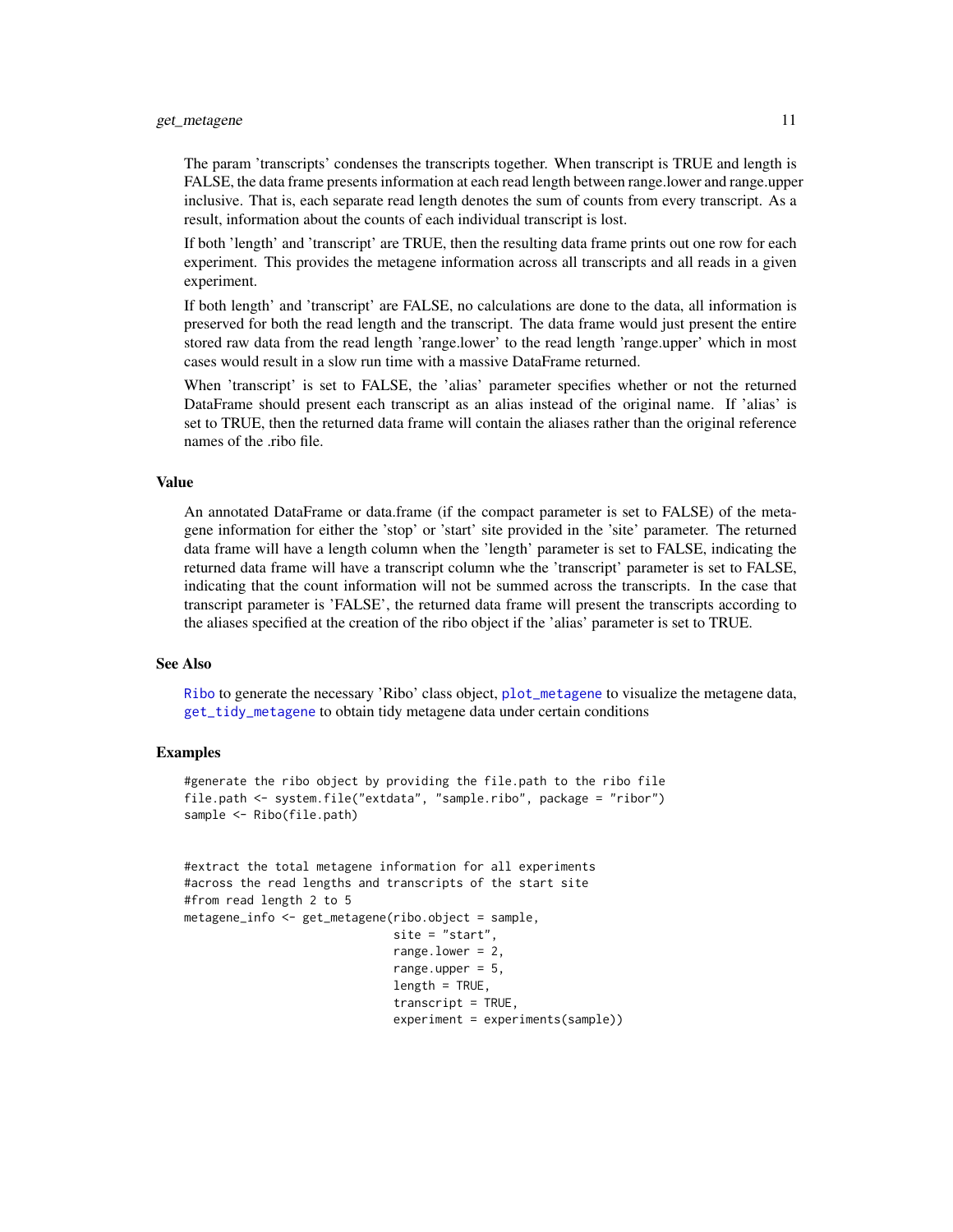#Note that length, transcript, and experiments in this case are the #default values and can be left out. The following generates the same output.

```
metagene_info <- get_metagene(ribo.object = sample,
                              site = "start",
                              range.lower = 2,
                              range.upper = 5)
```
<span id="page-11-1"></span>get\_original\_region\_coordinates

*Retrieves the region stop and start coordinates*

#### **Description**

The function [get\\_original\\_region\\_coordinates](#page-11-1) retrieves the start and site positions for the UTR5, UTR5 Junction, CDS, UTR3 Junction, and UTR3 regions of every transcript.

#### Usage

```
get_original_region_coordinates(ribo.object, alias = FALSE)
```
#### **Arguments**

| ribo.object | A 'Ribo' object                                  |
|-------------|--------------------------------------------------|
| alias       | Option to return the transcript names as aliases |

# Details

To note, because of the R-specific 1-based indexing, the positions start at 1 instead of 0 in other programming languages. The positions provided in the returned data.frame will correspond to the positions in the output of [get\\_coverage](#page-1-1).

Additionally, within the transcripts, there are edge cases. NA values found in the returned data.frame means that the region has no start and stop position and a length of zero after computing the boundaries of the UTR5 and UTR3 junction.

# Value

A data.frame of start and stop coordinates for every region

```
# generate a ribo object
file.path <- system.file("extdata", "HEK293_ingolia.ribo", package = "ribor")
sample <- Ribo(file.path, rename = rename_default)
# get the region coordinates
coord <- get_original_region_coordinates(sample, alias = TRUE)
```
<span id="page-11-0"></span>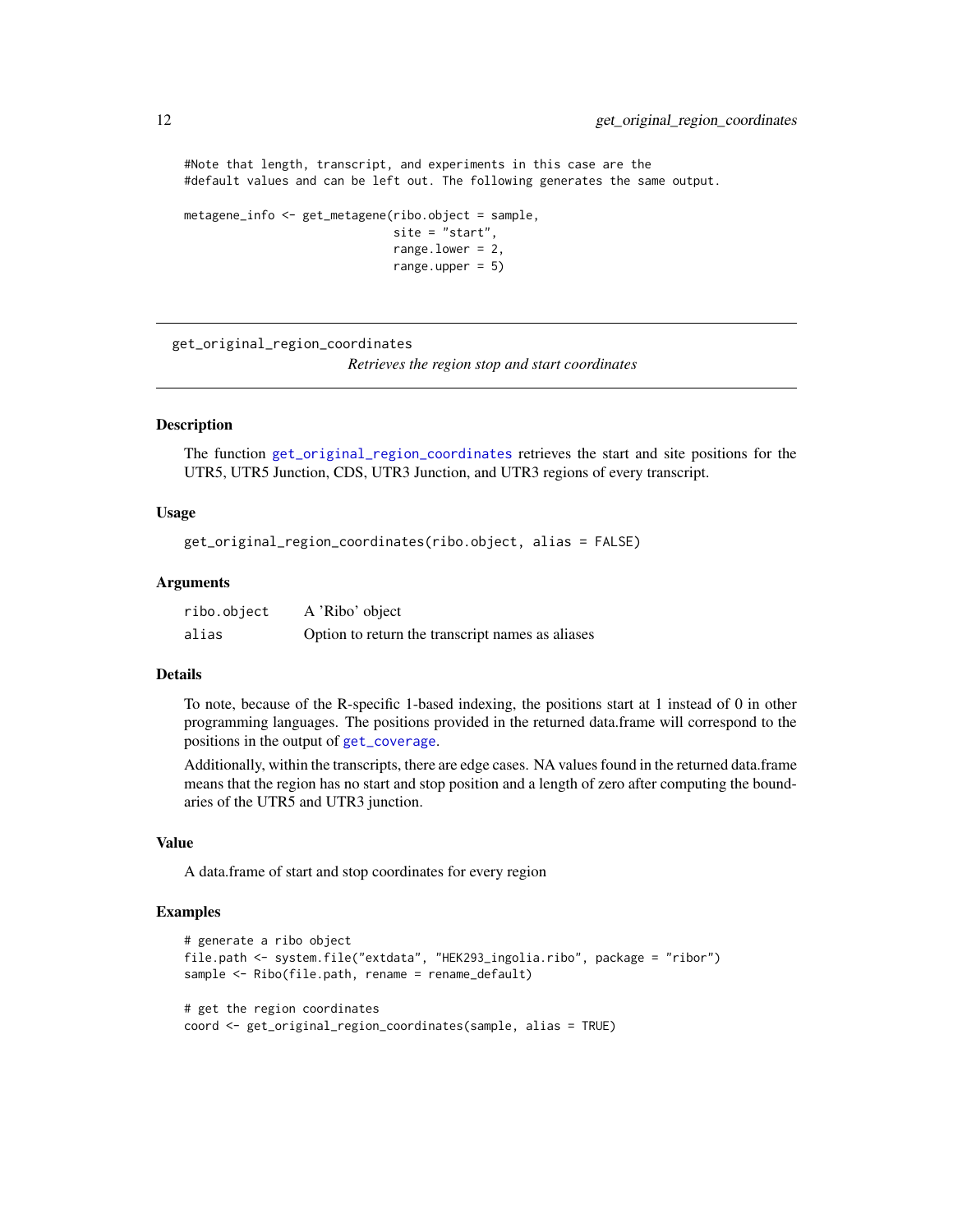<span id="page-12-0"></span>get\_original\_region\_lengths

*Returns the overall length of each region*

#### Description

The function [get\\_original\\_region\\_coordinates](#page-11-1) retrieves the lengths for the UTR5, CDS, and UTR3 regions of every transcript.

# Usage

get\_original\_region\_lengths(ribo.object, alias = FALSE)

#### Arguments

| ribo.object | A 'Ribo' object                                  |
|-------------|--------------------------------------------------|
| alias       | Option to return the transcript names as aliases |

# Value

A data.frame of the region lengths

#### Examples

```
# generate a ribo object
file.path <- system.file("extdata", "HEK293_ingolia.ribo", package = "ribor")
sample <- Ribo(file.path, rename = rename_default)
# get the region coordinates
```
region\_lengths <- get\_original\_region\_lengths(sample, alias = TRUE)

<span id="page-12-1"></span>get\_reference\_names *Retrieves a list of reference names*

#### Description

Gets a list of reference names by reading directly from the .ribo file

# Usage

get\_reference\_names(ribo.object)

#### Arguments

ribo.object A 'Ribo' object-=09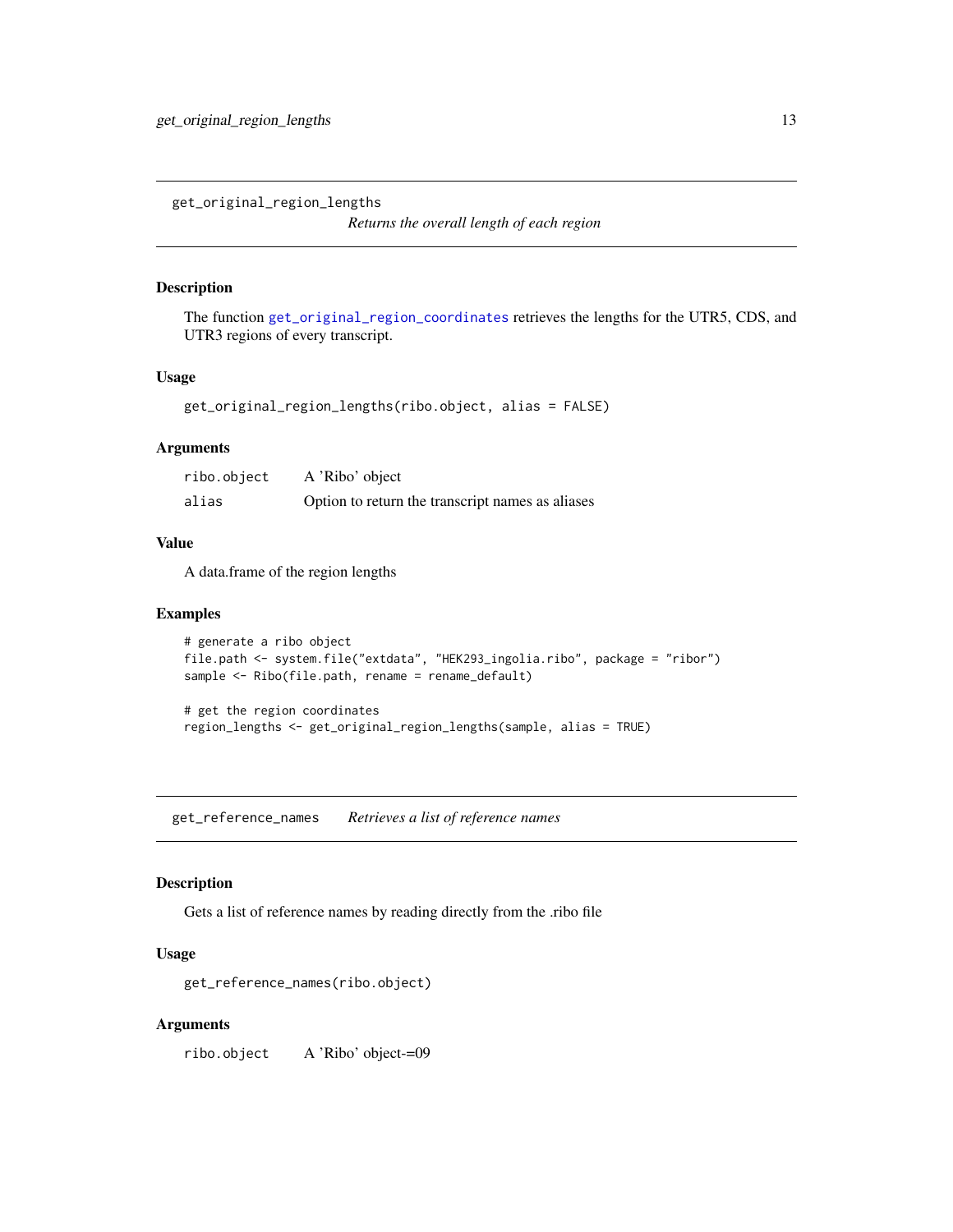# Value

a list of the reference names

# Examples

```
#generate a ribo object with transcript nicknames/aliases
file.path <- system.file("extdata", "HEK293_ingolia.ribo", package = "ribor")
sample <- Ribo(file.path)
#get the reference names
```
names <- get\_reference\_names(sample)

<span id="page-13-1"></span>get\_region\_coordinates

*Retrieves the region stop and start coordinates*

#### Description

The function [get\\_region\\_coordinates](#page-13-1) retrieves the start and site positions for the UTR5, UTR5 Junction, CDS, UTR3 Junction, and UTR3 regions of every transcript.

#### Usage

get\_region\_coordinates(ribo.object, alias = FALSE)

### Arguments

| ribo.object | A 'Ribo' object                                  |
|-------------|--------------------------------------------------|
| alias       | Option to return the transcript names as aliases |

#### Details

To note, because of the R-specific 1-based indexing, the positions start at 1 instead of 0 in other programming languages. The positions provided in the returned data.frame will correspond to the positions in the output of [get\\_coverage](#page-1-1).

Additionally, within the transcripts, there are edge cases. NA values found in the returned data.frame means that the region has no start and stop position and a length of zero after computing the boundaries of the UTR5 and UTR3 junction.

#### Value

A data.frame of start and stop coordinates for every region

<span id="page-13-0"></span>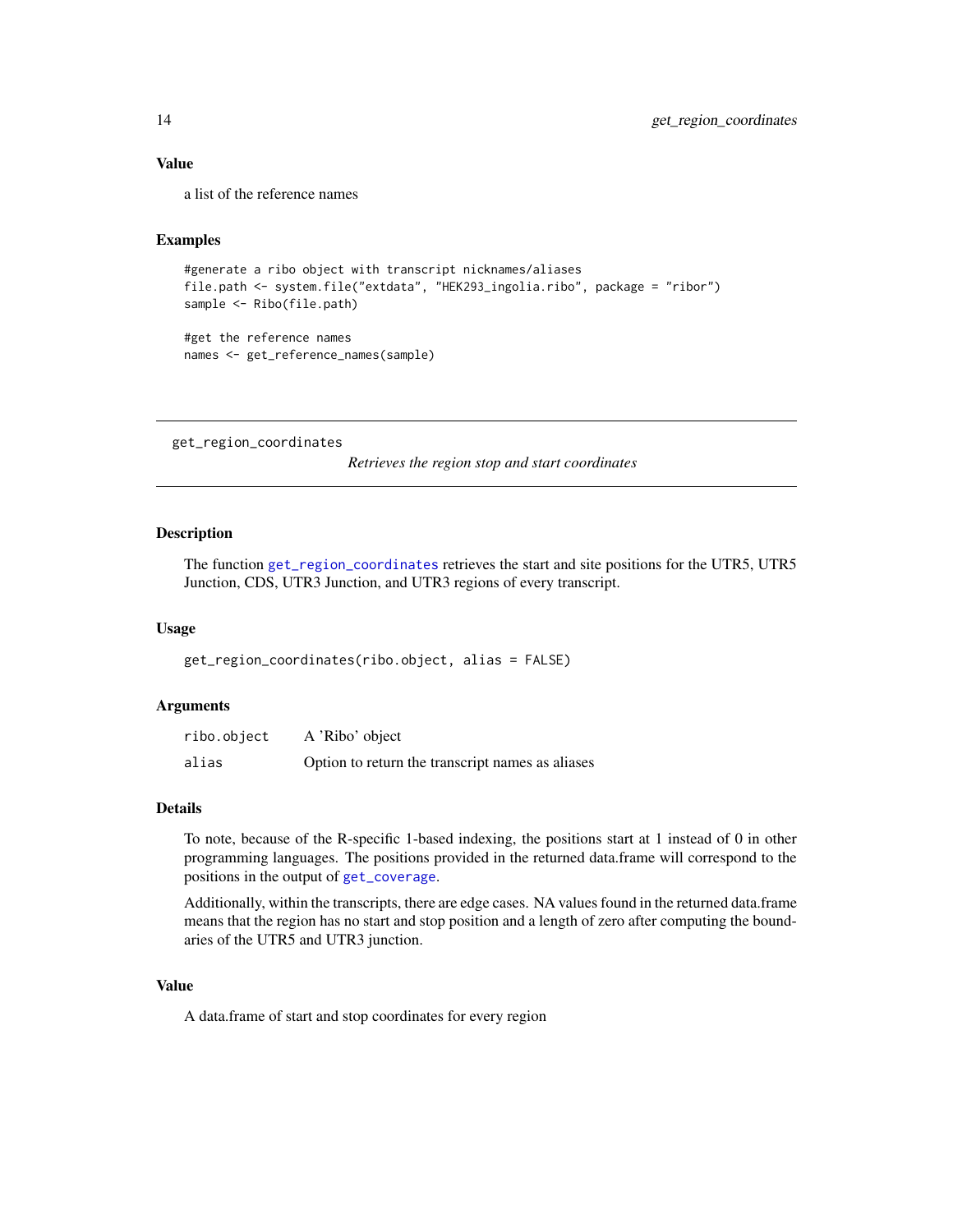<span id="page-14-1"></span><span id="page-14-0"></span>get\_region\_counts *Retrieves the region counts from a .ribo file*

# Description

[get\\_region\\_counts](#page-14-1) will return the particular region counts of any subset of regions for a given set of experiments.

# Usage

```
get_region_counts(
  ribo.object,
  range.lower = length_min(ribo.object),
  range.upper = length_max(ribo.object),
 length = TRUE,
  transcript = TRUE,
  tidy = TRUE,
  alias = FALSE,
 normalize = FALSE,
  region = c("UTR5", "UTR5J", "CDS", "UTR3J", "UTR3"),
 compact = TRUE,experiment = experiments(ribo.object)
\mathcal{L}
```
# Arguments

| ribo.object | A 'Ribo' object                                                                                    |
|-------------|----------------------------------------------------------------------------------------------------|
| range.lower | Lower bound of the read length, inclusive                                                          |
| range.upper | Upper bound of the read length, inclusive                                                          |
| length      | Logical value that denotes if the region count information should be summed<br>across read lengths |
| transcript  | Logical value that denotes if the region count information should be summed<br>across transcripts  |
| tidy        | Option to return the data frame in a tidy format                                                   |
| alias       | Option to report the transcripts as aliases/nicknames                                              |
| normalize   | Option to normalize the counts as counts per million reads                                         |
| region      | Specific region of interest                                                                        |
| compact     | Option to return a DataFrame with RIe and factor as opposed to a raw data.frame                    |
| experiment  | List of experiment names                                                                           |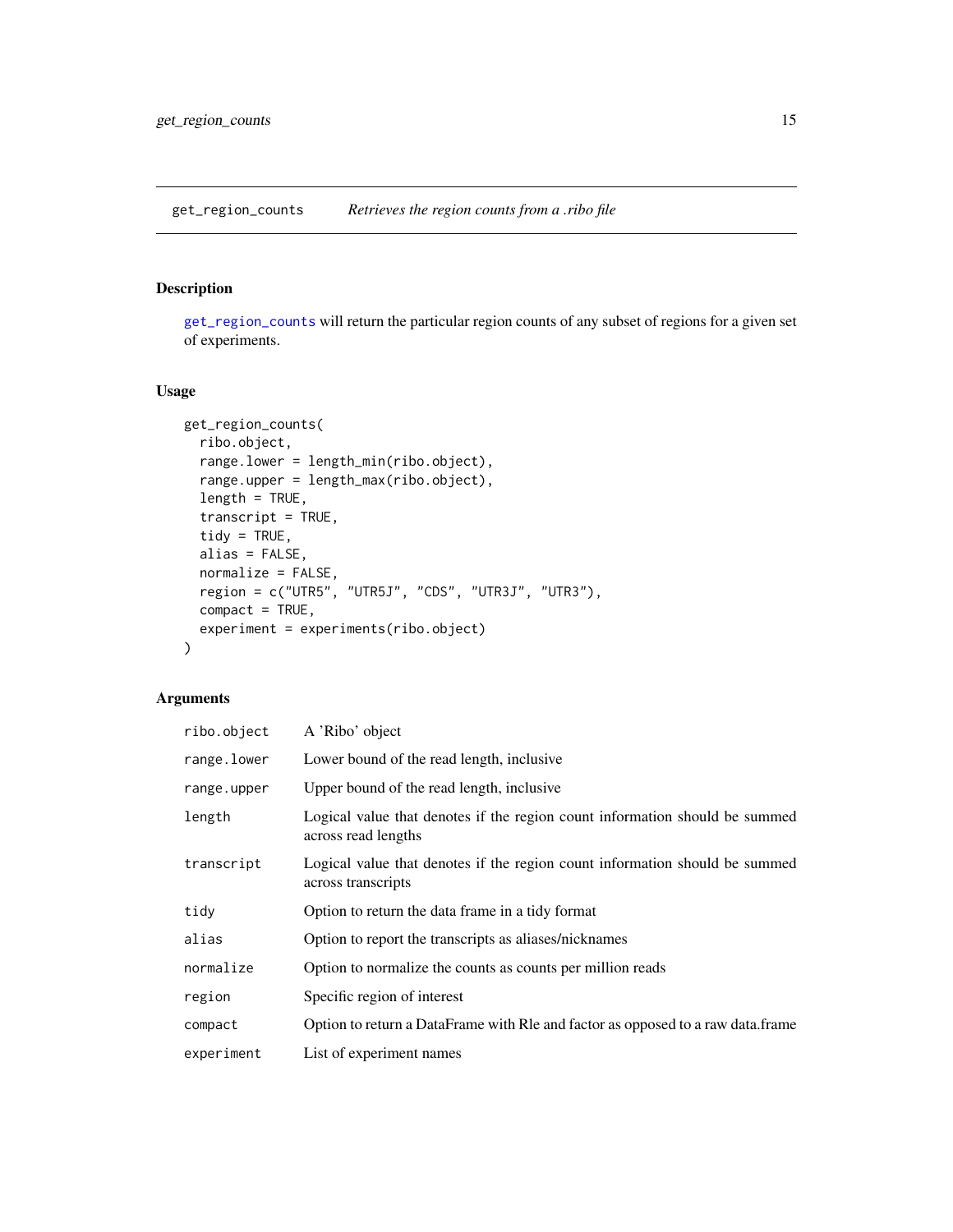# Details

This function will return a data frane of the counts at each specified region for each specified experiment. The region options are "UTR5", "UTR5J", "CDS", "UTR3J", and "UTR3". The user can specify any subset of regions in the form of a vector, a list, or a single string if only one region is desired.

The dimensions of the returned DataFrame depend on the parameters range.lower, range.upper, length, and transcript.

The param 'length' condenses the read lengths together. When length is TRUE and transcript is FALSE, the data frame presents information for each transcript across all of the read lengths. That is, each transcript has a value that is the sum of all of the counts across every read length. As a result, information about the transcript at each specific read length is lost.

The param 'transcript' condenses the transcripts together. When transcript is TRUE and length is FALSE data frame presents information at each read length between range.lower and range.upper inclusive. That is, each separate read length denotes the sum of counts from every transcript. As a result, information about the counts of each individual transcript is lost.

When 'transcript' is set to FALSE, the 'alias' parameter specifies whether or not the returned DataFrame should present each transcript as an alias instead of the original name. If 'alias' is set to TRUE, then the column of the transcript names will contain the aliases rather than the original reference names of the .ribo file.

If both 'length' and 'transcript' are TRUE, then the resulting DataFrame prints out one row for each experiment. This provides the metagene information across all transcripts and all reads in a given experiment.

If both length' and 'transcript' are FALSE, calculations are done to the data, all information is preserved for both the read length and the transcript. The DataFrame would just present the entire stored raw data from the read length 'range.lower' to the read length 'range.upper' which in most cases would result in a slow run time with a massive DataFrame returned.

When 'transcript' is set to FALSE, the 'alias' parameter specifies whether or not the returned DataFrame should present each transcript as an alias instead of the original name. If 'alias' is set to TRUE, then the column of the transcript names will contain the aliases rather than the original reference names of the .ribo file.

#### Value

An annotated DataFrame or data.frame (if the compact parameter is set to FALSE) of the region count information for the regions specified in the 'region' parameter. The returned data frame will have a length column when the 'length' parameter is set to FALSE, indicating that the count information will not be summed across the provided range of read lengths. Similarly, the returned data frame will have a transcript column when the 'transcript' parameter is set to FALSE, indicating that the count information will not be summed across the transcripts. In the case that transcript parameter is 'FALSE', the returned data frame will present the transcripts according to the aliases specified at the creation of the ribo object if the 'alias' parameter is set to TRUE.

```
#generate the ribo object
file.path <- system.file("extdata", "sample.ribo", package = "ribor")
```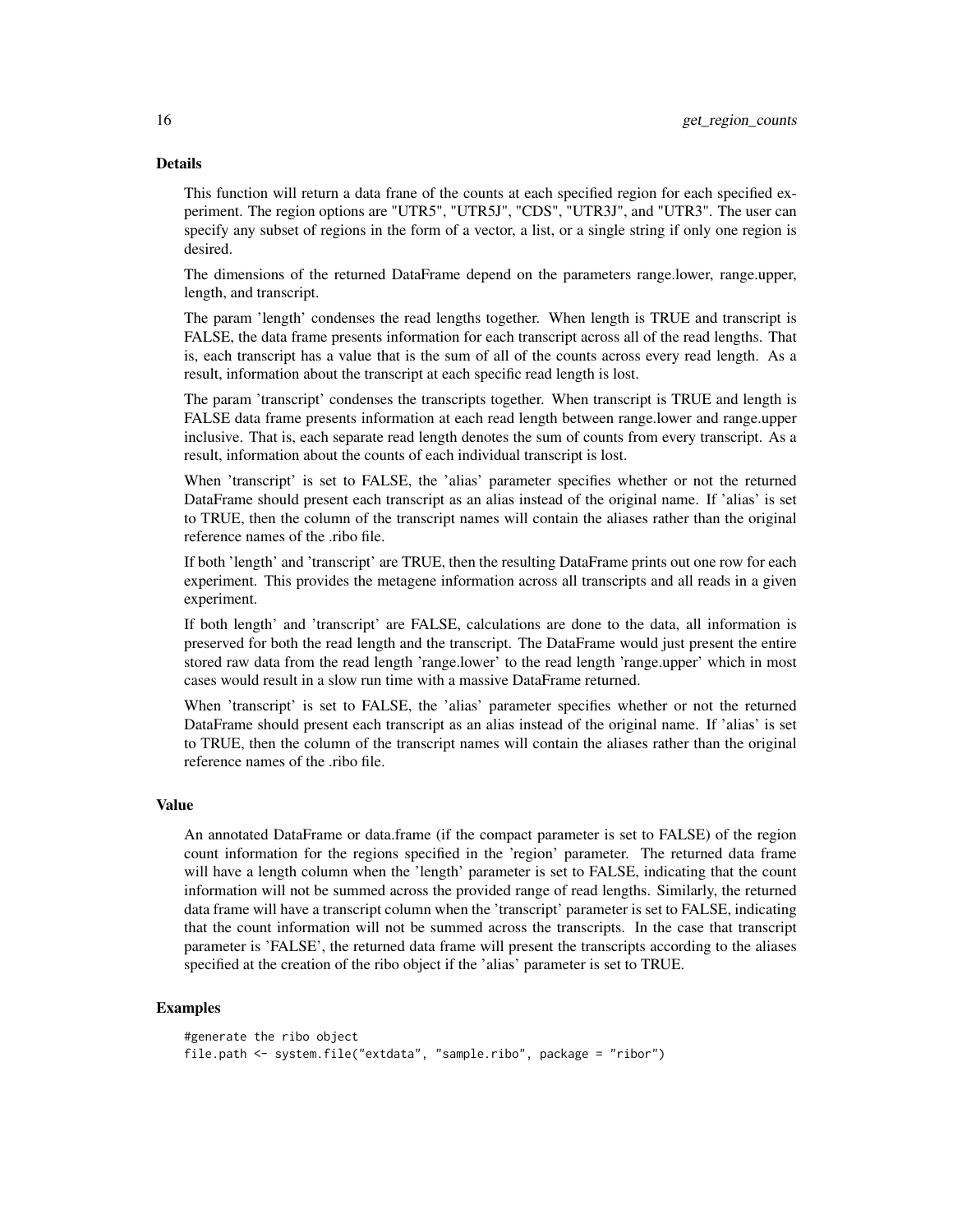```
sample <- Ribo(file.path)
#specify the regions and experiments of interest
regions <- c("UTR5", "UTR5J", "CDS", "UTR3J", "UTR3")
experiments <- c("Hela_1", "Hela_2", "WT_1")
#obtains the region counts at each individual read length, summed across every transcript
region.counts <- get_region_counts(ribo.object = sample,
                                   region = regions,
                                   range.lower = 2,
                                   range.upper = 5,
                                   length = FALSE,
                                   transcript = TRUE,
                                   tidy = FALSE,
                                   alias = FALSE,
                                   experiment = experiments)
```
<span id="page-16-1"></span>get\_region\_lengths *Returns the overall length of each region with UTR Junctions*

# Description

The function [get\\_region\\_lengths](#page-16-1) retrieves the lengths for the UTR5, UTR5 Junction, CDS, UTR3 Junction, and UTR3 regions of every transcript.

#### Usage

get\_region\_lengths(ribo.object, alias = FALSE)

# Arguments

| ribo.object | A 'Ribo' object                                  |
|-------------|--------------------------------------------------|
| alias       | Option to return the transcript names as aliases |

# Details

This function is deprecated, and we recommend [get\\_internal\\_region\\_lengths](#page-6-2).

#### Value

A data.frame of the region lengths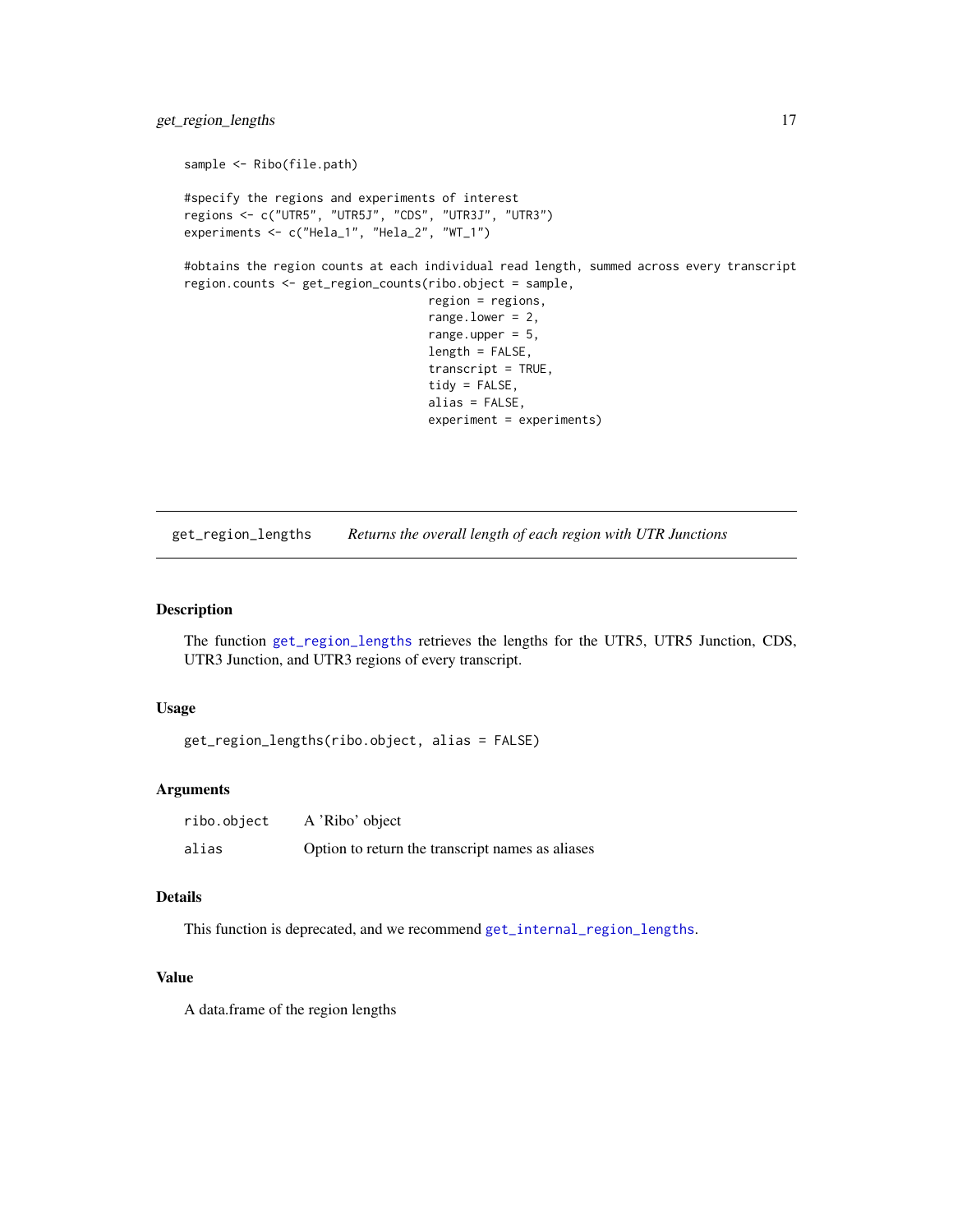<span id="page-17-1"></span><span id="page-17-0"></span>

#### **Description**

[get\\_rnaseq](#page-17-1) returns a data frame containing information on the transcript name, experiment, and sequence abundance

#### Usage

```
get_rnaseq(
  ribo.object,
  tidy = TRUE,region = c("UTR5", "UTR5J", "CDS", "UTR3J", "UTR3"),
  experiment = experiments(ribo.object),
  compact = TRUE,alias = FALSE
)
```
### Arguments

| ribo.object | A 'Ribo' object                                                                 |
|-------------|---------------------------------------------------------------------------------|
| tidy        | Option to return the data frame in a tidy format                                |
| region      | Specific region(s) of interest                                                  |
| experiment  | List of experiment names                                                        |
| compact     | Option to return a DataFrame with RIe and factor as opposed to a raw data.frame |
| alias       | Option to report the transcripts as aliases/nicknames                           |

# Details

As a default value, experiment.list is presumed to include all of the experiments within a ribo file. RNA-Seq data is an optional dataset to include in a .ribo file. The experiments in experiment.list are checked for experiment existence in the ribo file and then checked for RNA-seq data.

The returned DataFrame can either be in the tidy format for easier data cleaning or in a condensed non-tidy format. The data will present RNA-seq counts for each transcript in each valid experiment in experiment.list.

The 'alias' parameter specifies whether or not the returned DataFrame should present each transcript as an alias instead of the original name. If 'alias' is set to TRUE, then the column of the transcript names will contain the aliases rather than the original reference names of the .ribo file.

# Value

An annotated data frame containing the RNA-Seq counts for the regions in specified in the 'region' parameter with the option of presenting the data in a tidy format. Additionally, the function returns a DataFrame with Rle and factor applied if the 'compact' parameter is set to TRUE and a data.frame without any Rle or factor if the 'compact' parameter is set to FALSE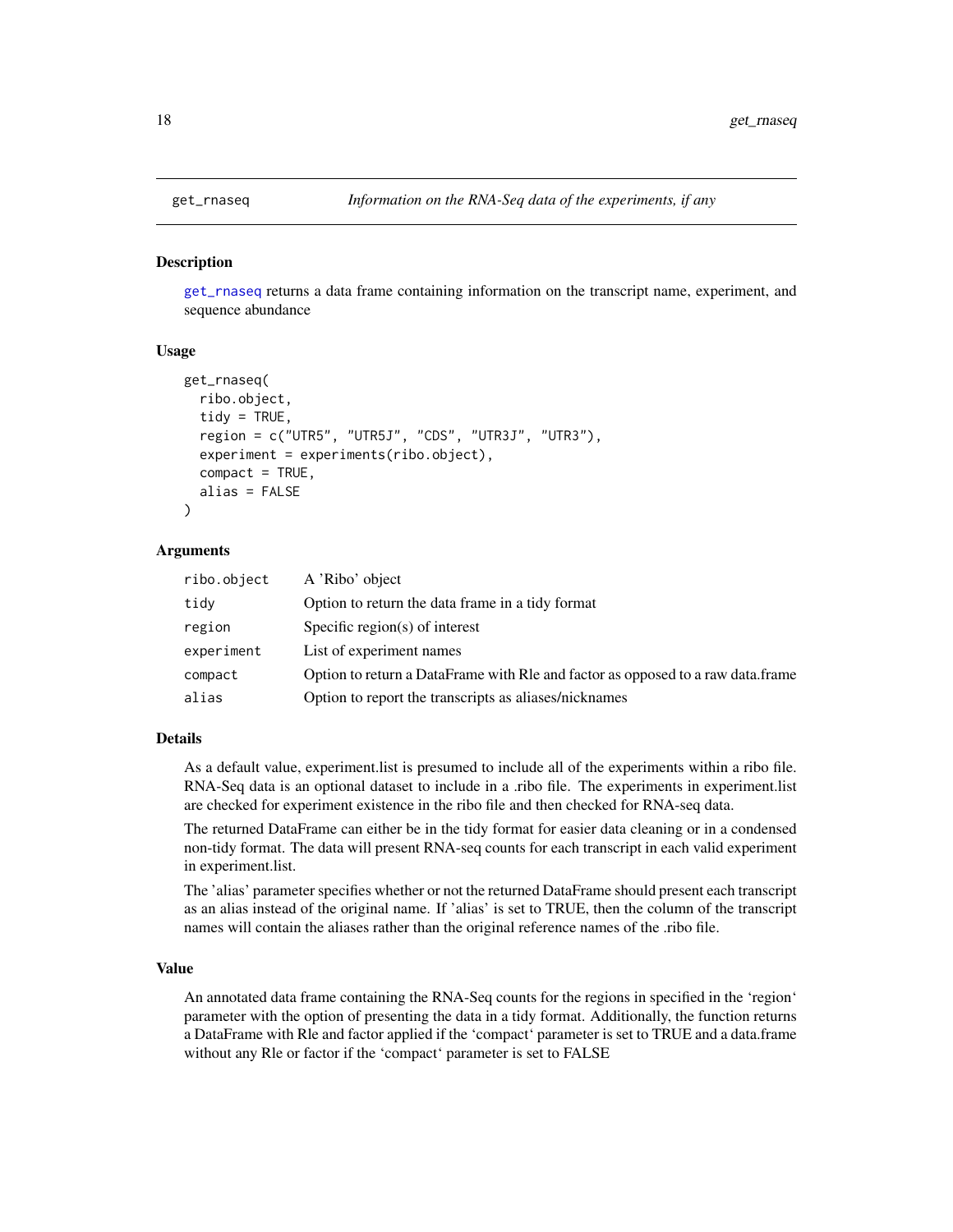# <span id="page-18-0"></span>get\_tidy\_metagene 19

# See Also

[Ribo](#page-27-1) to generate the necessary ribo.object parameter

#### Examples

```
#generate the ribo object
file.path <- system.file("extdata", "sample.ribo", package = "ribor")
sample <- Ribo(file.path)
#list out the experiments of interest that have RNA-Seq data
experiments <- c("Hela_1", "Hela_2", "WT_1")
regions <- c("UTR5", "CDS", "UTR3")
rnaseq.data <- get_rnaseq(ribo.object = sample,
                          tidy = TRUE,region = regions,
                          experiment = experiments)
```
<span id="page-18-1"></span>get\_tidy\_metagene *Retrieves the metagene data in a tidy format*

# Description

The function [get\\_tidy\\_metagene](#page-18-1) provides the user with a tidy data format for easier data cleaning and manipulation. In providing this functionality while reducing the returned data frame size, the user must aggregate across the transcripts and is only provided the option to aggregate the read lengths together.

#### Usage

```
get_tidy_metagene(
  ribo.object,
  site,
  range.lower = length_min(ribo.object),
  range.upper = length_max(ribo.object),
  length = TRUE,compact = TRUE,experiment = experiments(ribo.object)
\lambda
```
# Arguments

| ribo.object | A 'Ribo' object                           |
|-------------|-------------------------------------------|
| site        | "start" or "stop" site coverage           |
| range.lower | Lower bound of the read length, inclusive |
| range.upper | Upper bound of the read length, inclusive |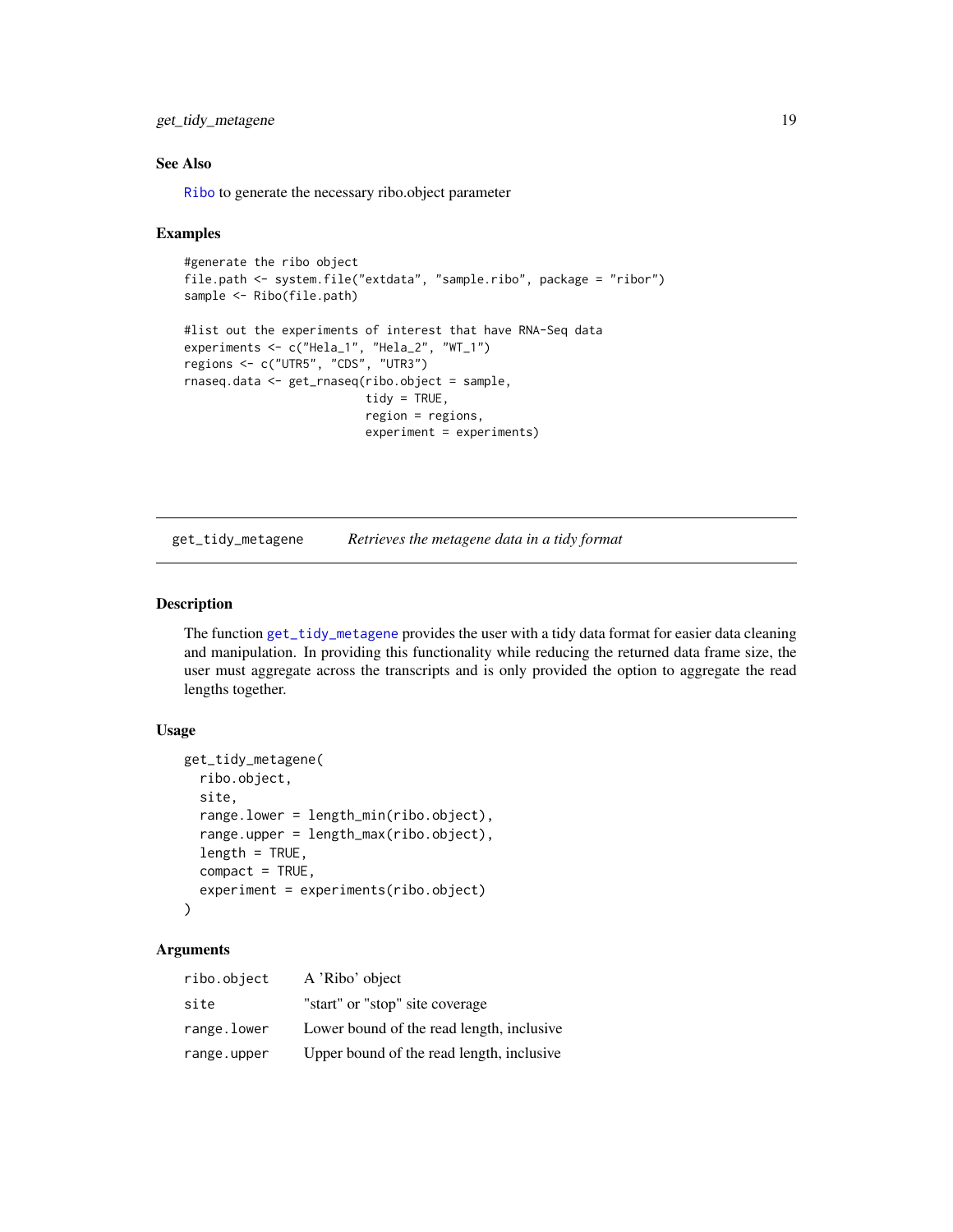<span id="page-19-0"></span>

| length     | Logical value that denotes if the metagene information should be summed across<br>read lengths |
|------------|------------------------------------------------------------------------------------------------|
| compact    | Option to return a DataFrame with RIe and factor as opposed to a raw data.frame                |
| experiment | List of experiment names                                                                       |

#### Details

The dimensions of the returned data frame depend on the parameters range.lower, range.upper, and length.

The param 'length' condenses the read lengths together. When length is TRUE, then the resulting data frame prints out one row for each experiment. This provides a tidy format of the metagene information across all transcripts and all read lengths in a given experiment. Each row in the data frame represents the total metagene coverage count of a given experiment at a given position.

When the param 'length' is FALSE, then the resulting data frame prints out the metagene coverage count at each position of the metagene radius for each read length. This provides a tidy format of the metagene information across the transcripts, preserving the metagene coverage count at each read length.

#### Value

An annotated, tidy DataFrame or data.frame (if the compact parameter is set to FALSE) of the metagene information for either the 'stop' or 'start' site provided in the 'site' parameter. The data frame, as a result of its tidy property, will have a position column. The returned data frame will have a length column when the 'length' parameter is set to FALSE, indicating will be automatically aggregated to keep the memory footprint of this function reasonable.

#### See Also

[Ribo](#page-27-1) to generate the necessary 'Ribo' class object. [plot\\_metagene](#page-22-1) to visualize the metagene data, [get\\_metagene](#page-9-1) to obtain tidy metagene data under certain conditions

# Examples

```
#generate the ribo object by loading in a ribo function and calling the \code{\link{Ribo}} function
file.path <- system.file("extdata", "sample.ribo", package = "ribor")
sample <- Ribo(file.path)
```
#extract the total metagene information in a tidy format #for all experiments across the read lengths and transcripts #of the start site from read length 2 to 5

```
metagene_info <- get_tidy_metagene(ribo.object = sample,
                                   site = "start",
                                   range.lower = 2,
                                   range.upper = 5,
                                   length = TRUE,
                                   experiment = experiments(sample))
```
#Note that length and experiments in this case are the #default values and can be left out. The following generates the same output.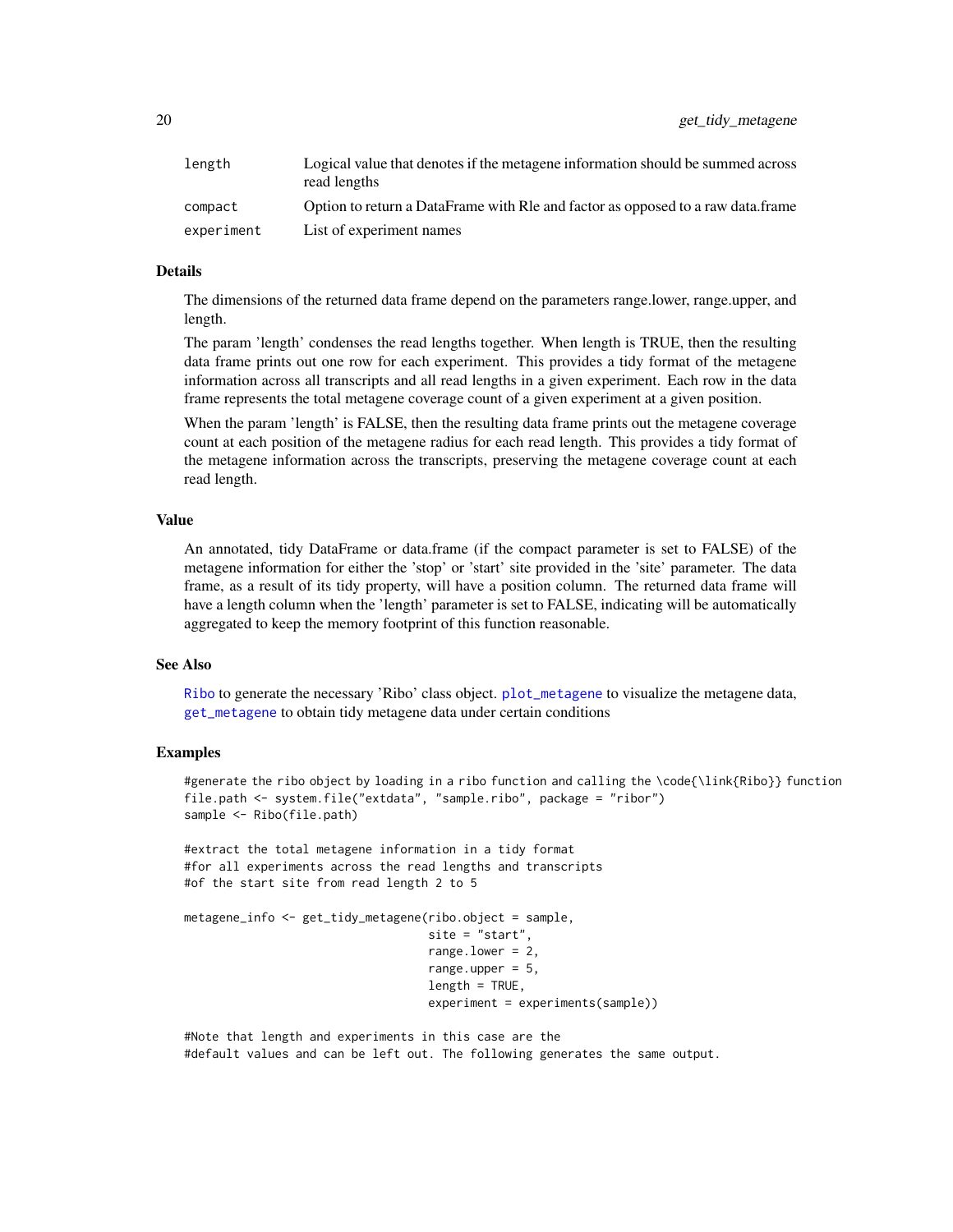```
metagene_info <- get_tidy_metagene(ribo.object = sample,
                                   site = "start",
                                   range.lower = 2,
                                   range.upper = 5)
```
<span id="page-20-1"></span>plot\_length\_distribution

*Plots the length distribution*

# Description

The function [plot\\_length\\_distribution](#page-20-1) can take either a DataFrame or a "Ribo" object to generate a line graph of the length distributions from range.lower to range.upper.

### Usage

```
plot_length_distribution(
  x,
  region,
  experiment,
  range.lower,
  range.upper,
  fraction = FALSE,
  title = "Length Distribution"
\lambda
```
# Arguments

| X           | A 'Ribo' object or a DataFrame generated from get_region_counts                                         |
|-------------|---------------------------------------------------------------------------------------------------------|
| region      | the region of interest                                                                                  |
| experiment  | a list of experiment names                                                                              |
| range.lower | a lower bounds for a read length range                                                                  |
| range.upper | an upper bounds for a read length range                                                                 |
| fraction    | logical value that, if TRUE, presents the count as a fraction of the total reads in<br>the given ranges |
| title       | a title for the generated plot                                                                          |

#### Details

The param 'fraction' will plot the fractions of each length relative to the total sum of the read length range provided by param 'range.lower' and 'range.upper'. When fraction is set to FALSE, the total count of each read length is plotted.

When given a "Ribo" object, [plot\\_length\\_distribution](#page-20-1) calls [get\\_region\\_counts](#page-14-1) to retrieve the necessary information for plotting.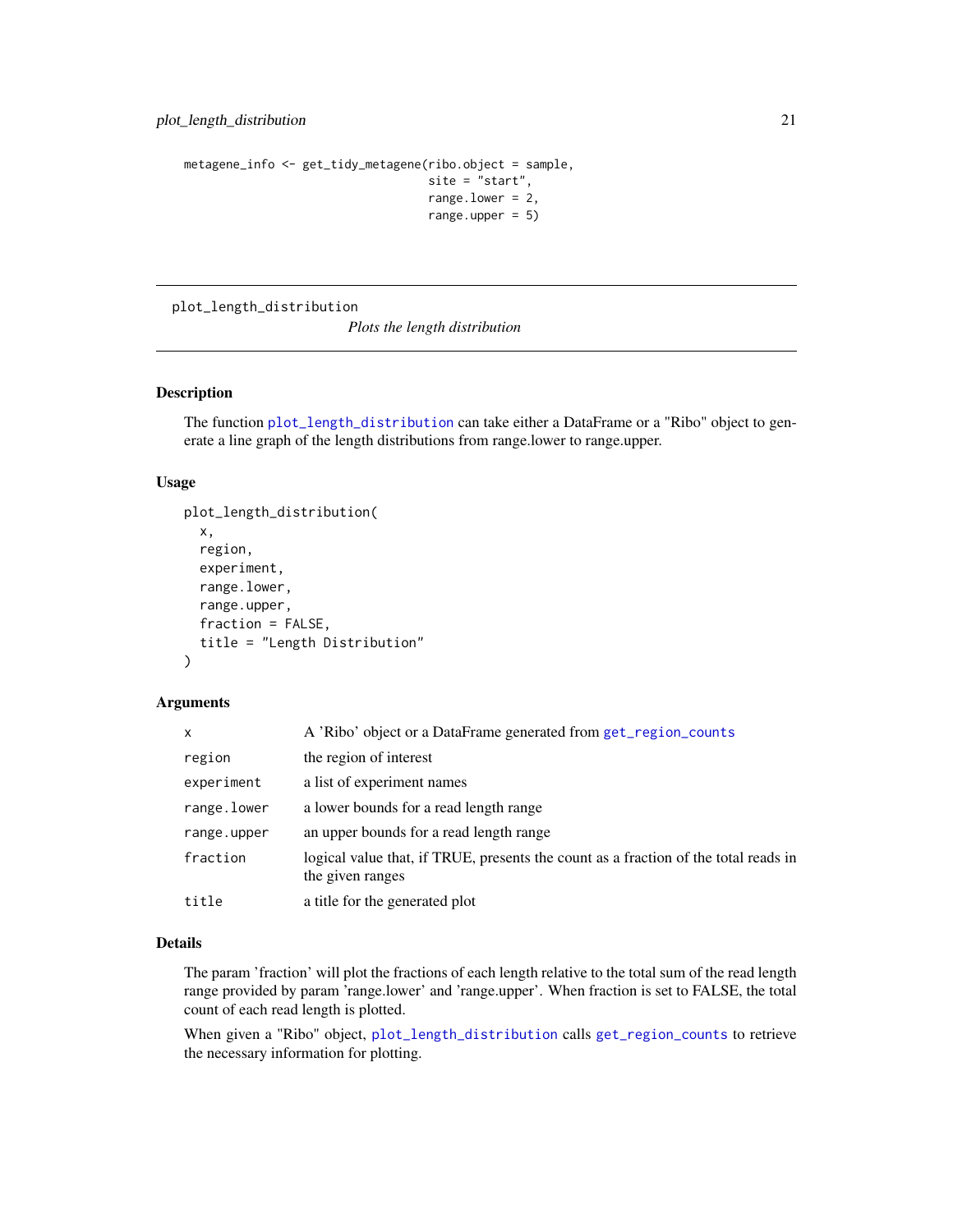# <span id="page-21-0"></span>22 plot\_length\_distribution

The user can instead provide a DataFrame with the same structure as the output of the [get\\_region\\_counts](#page-14-1) function where the 'transcript' parameter is set to FALSE and 'length' parameters is the default value of TRUE. This also means that the many of the remaining parameters of the [plot\\_length\\_distribution](#page-20-1) function are not necessary. The run time becomes substantially faster when [plot\\_region\\_counts](#page-23-1) is given the direct DataFrame to plot. Note that there is no manipulation by this function on the DataFrame. This responsibility is given to the user and allows for more control.

# Value

A 'ggplot' of the length distribution

#### See Also

[get\\_region\\_counts](#page-14-1) to generate a DataFrame that can be provided as input, [Ribo](#page-27-1) to create a ribo.object that can be provided as input

#### Examples

```
#ribo object use case
```

```
#generate the ribo object
file.path <- system.file("extdata", "sample.ribo", package = "ribor")
sample <- Ribo(file.path)
```

```
#specify experiments of interest
experiments <- c("Hela_1", "Hela_2", "WT_1")
```
plot\_length\_distribution(x = sample, region = "CDS",

```
range. lower = 2,
range.upper = 5,
experiment = experiments,
fraction = TRUE)
```
#DataFrame use case #obtains the region counts at each individual read length, summed across every transcript region.counts <- get\_length\_distribution(ribo.object = sample,  $rezion = "CDS".$ range.lower = 2, range.upper =  $5$ ,  $experiment = experiment$ #the param 'length' must be set to FALSE and param 'transcript' must be set #to TRUE to use a DataFrame

plot\_length\_distribution(region.counts)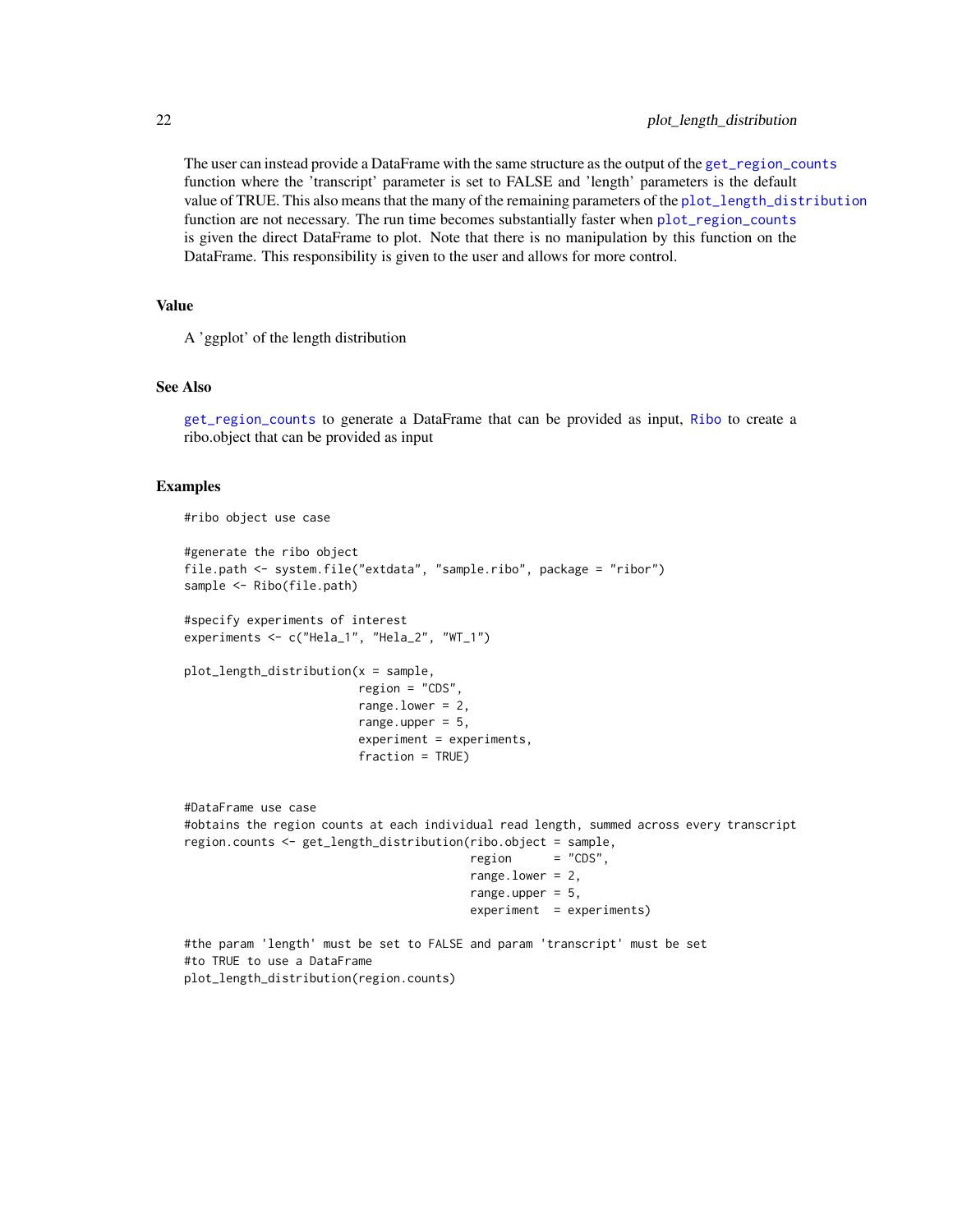<span id="page-22-1"></span><span id="page-22-0"></span>

#### Description

The function [plot\\_metagene](#page-22-1) plots the metagene site coverage, separating by experiment.

# Usage

```
plot_metagene(
  x,
  site,
  experiment,
  range.lower,
  range.upper,
  normalize = FALSE,
  title = "Metagene Site Coverage",
  tick = 10)
```
# Arguments

| x           | A 'Ribo' object or a data frame generated from get_metagene |
|-------------|-------------------------------------------------------------|
| site        | "start" or "stop" site                                      |
| experiment  | list of experiments                                         |
| range.lower | lower bound of the read length, inclusive                   |
| range.upper | upper bound of the read length, inclusive                   |
| normalize   | When TRUE, normalizes the data by the total reads.          |
| title       | title of the generated plot                                 |
| tick        | x-axis labeling increment                                   |

# Details

If a DataFrame is provided as param 'x', then the only additional parameter is the optional title' parameter for the generated plot. If a ribo.object is provided as param 'x', the rest of the parameters listed are necessary.

When given a ribo class object, the [plot\\_metagene](#page-22-1) function generates a DataFrame by calling the [get\\_tidy\\_metagene](#page-18-1) function, so the run times in this case will be mostly comprised of a call to the [get\\_metagene](#page-9-1) function.

This function uses ggplot in its underlying implementation.

# Value

A 'ggplot' of the metagene site coverage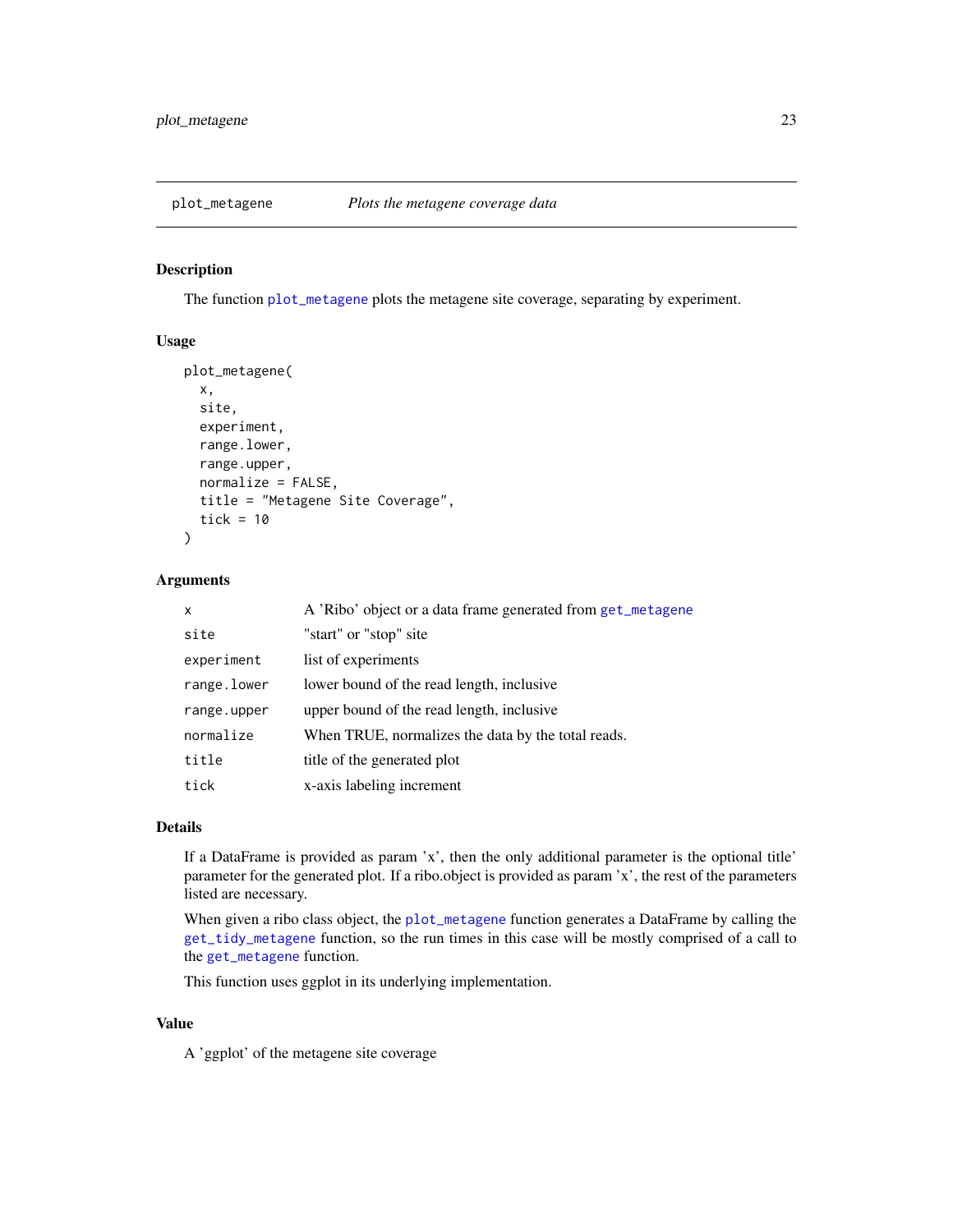#### Examples

```
#a potential use case is to directly pass in the ribo object file as param 'x'
#generate the ribo object to directly use
file.path <- system.file("extdata", "sample.ribo", package = "ribor")
sample <- Ribo(file.path)
#specify experiments of interest
experiments <- c("Hela_1", "Hela_2", "WT_1")
#plot the metagene start site coverage for all experiments in 'sample.ribo'
#from read length 2 to 5
plot_metagene(x = sample,site = "start",
             range.lower = 2,
             range.upper = 5,
              experiment = experiments)
#Note that the site, range.lower, range.upper, and experiment parameter are only
#necessary if a ribo object is being passed in as param 'x'. If a ribo
#object is passed in, then the param 'experiments' will be set to all of
#the experiments by default.
#If a DataFrame is passed in, then the plot_metagene function
#does not need any other information. All of the elements of the DataFrame
#will be used, assuming that it contains the same column names and number of
#columns as the output from get_tidy_metagene()
#gets the metagene start site coverage from read length 2 to 5
#note that the data must be summed across transcripts and read lengths
#for the plot_metagene function
data <- get_tidy_metagene(sample,
                          site = "start",
                          range.lower = 2,
                          range.upper = 5)#plot the metagene data
plot_metagene(data)
```
<span id="page-23-1"></span>plot\_region\_counts *Plots the region counts of UTR5, CDS, and UTR3*

# Description

The function [plot\\_region\\_counts](#page-23-1) can take either a DataFrame or a "Ribo" object to generate the a stacked bar plot of proportions that correspond to the "UTR5", "CDS", and "UTR3" regions.

<span id="page-23-0"></span>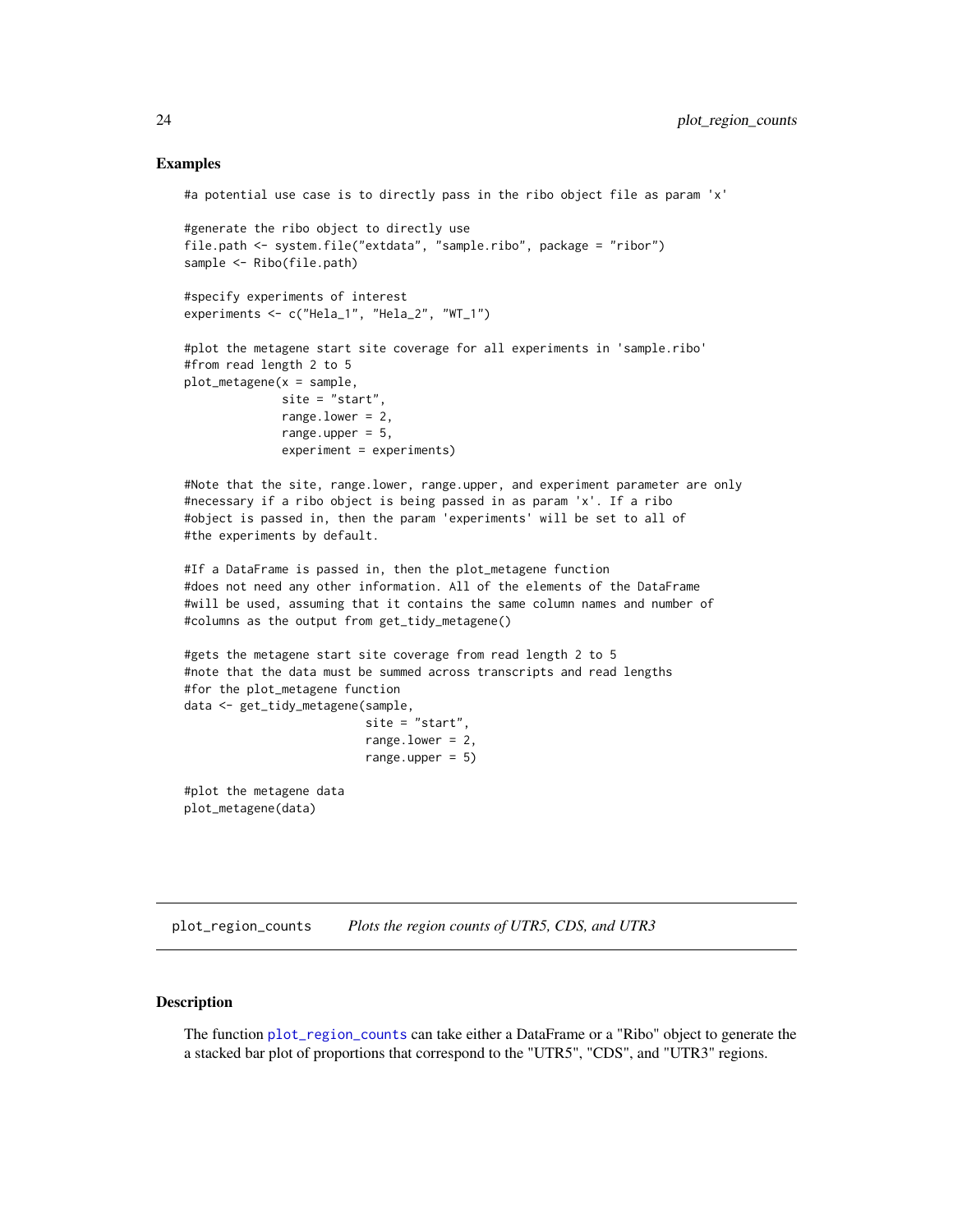<span id="page-24-0"></span>plot\_region\_counts 25

#### Usage

```
plot_region_counts(
  x,
  experiment,
  range.lower,
  range.upper,
  title = "Region Counts"
)
```
#### **Arguments**

| X           | A 'Ribo' object or a DataFrame generated from get_region_counts |
|-------------|-----------------------------------------------------------------|
| experiment  | a list of experiment names                                      |
| range.lower | a lower bounds for a read length range                          |
| range.upper | an upper bounds for a read length range                         |
| title       | a title for the generated plot                                  |

#### Details

When given a 'Ribo' object, [plot\\_region\\_counts](#page-23-1) calls [get\\_region\\_counts](#page-14-1) to retrieve the necessary information for plotting. This option is in the case that a DataFrame of the region count information is not required.

The user can instead provide a DataFrame with the same structure as the output of the [get\\_region\\_counts](#page-14-1) function where the 'transcript' and 'length' parameters are the default values of TRUE. This also means that the remaining parameters of the [plot\\_region\\_counts](#page-23-1) function are not necessary. The run time becomes substantially faster when [plot\\_region\\_counts](#page-23-1) is given the direct DataFrame to plot. However, the DataFrame needs to follow the format and types in the output of the reading functions

# Value

A 'ggplot' of the region counts for each of the experiments

#### See Also

[get\\_region\\_counts](#page-14-1) to generate a DataFrame that can be provided as input, [Ribo](#page-27-1) to create a ribo.object that can be provided as input

```
#ribo object use case
#generate the ribo object
file.path <- system.file("extdata", "sample.ribo", package = "ribor")
sample <- Ribo(file.path)
#specify the regions and experiments of interest
regions <- c("UTR5", "CDS", "UTR3")
experiments <- c("Hela_1", "Hela_2", "WT_1")
```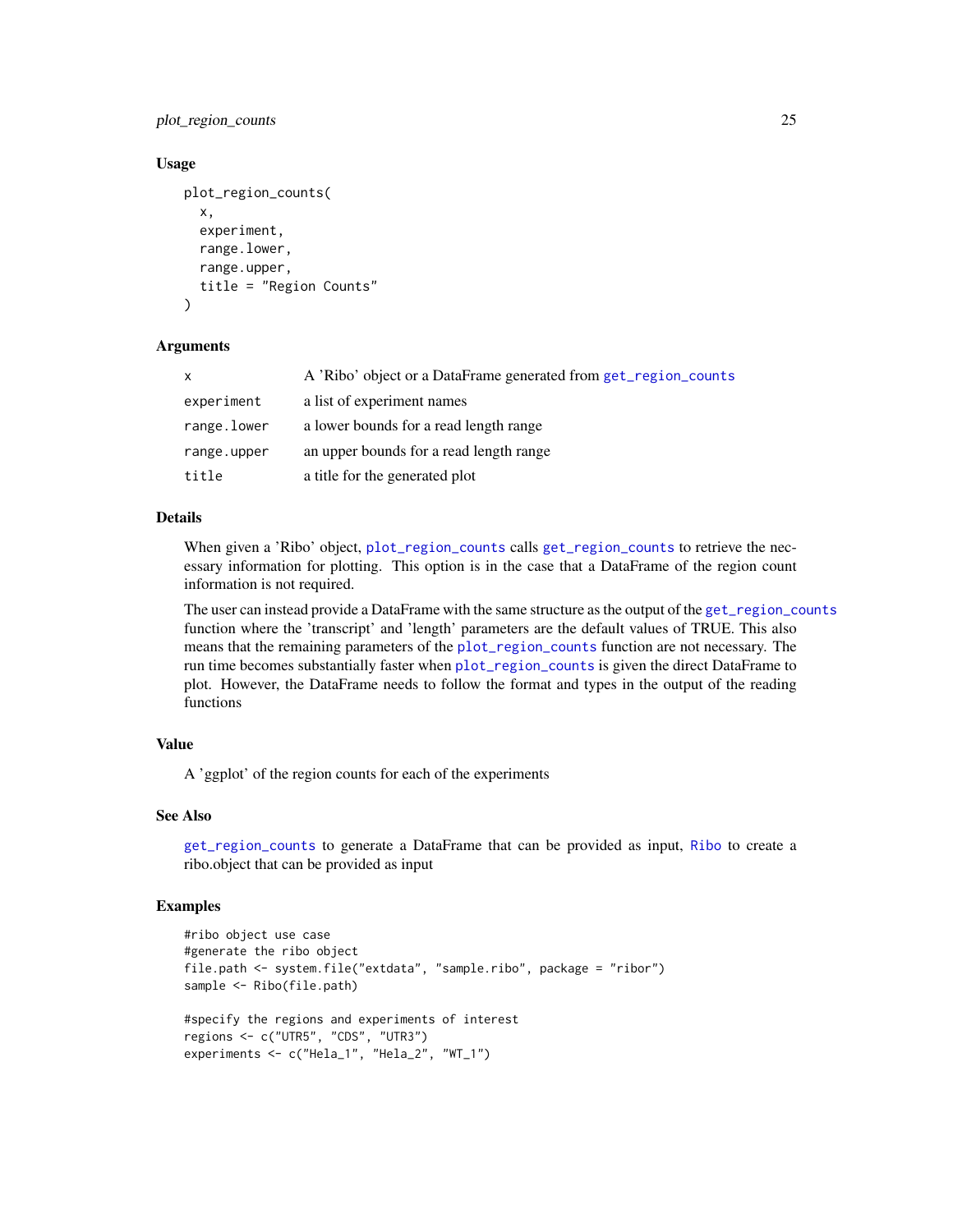```
plot_region_counts(sample,
                   range.lower = 2,
                   range.upper = 5,
                   experiments)
#DataFrame use case
```
#obtains the region counts at each individual read length, summed across every transcript region.counts <- get\_region\_counts(sample,

```
region = regions,
range.lower = 2,
range.upper = 5,
tidy = TRUE,
length = TRUE,
transcript = TRUE)
```
#the params 'length' and 'transcript' must be set to true to use a DataFrame plot\_region\_counts(region.counts)

<span id="page-25-1"></span>rename\_default *Rename function for appris transcriptome naming convention*

# Description

The function [rename\\_default](#page-25-1) is the default renaming function for the appris human transcriptome. It takes one single transcript name and returns a simplified alias.

#### Usage

```
rename_default(x)
```
#### Arguments

x Character denoting original name of the transcript

# Value

Character denoting simplified name of the object

```
original <- paste("ENST00000613283.2|ENSG00000136997.17|",
                  "OTTHUMG00000128475.8|-|MYC-206|MYC|1365|protein_coding|",
                  sep = "")alias <- rename_default(original)
```
<span id="page-25-0"></span>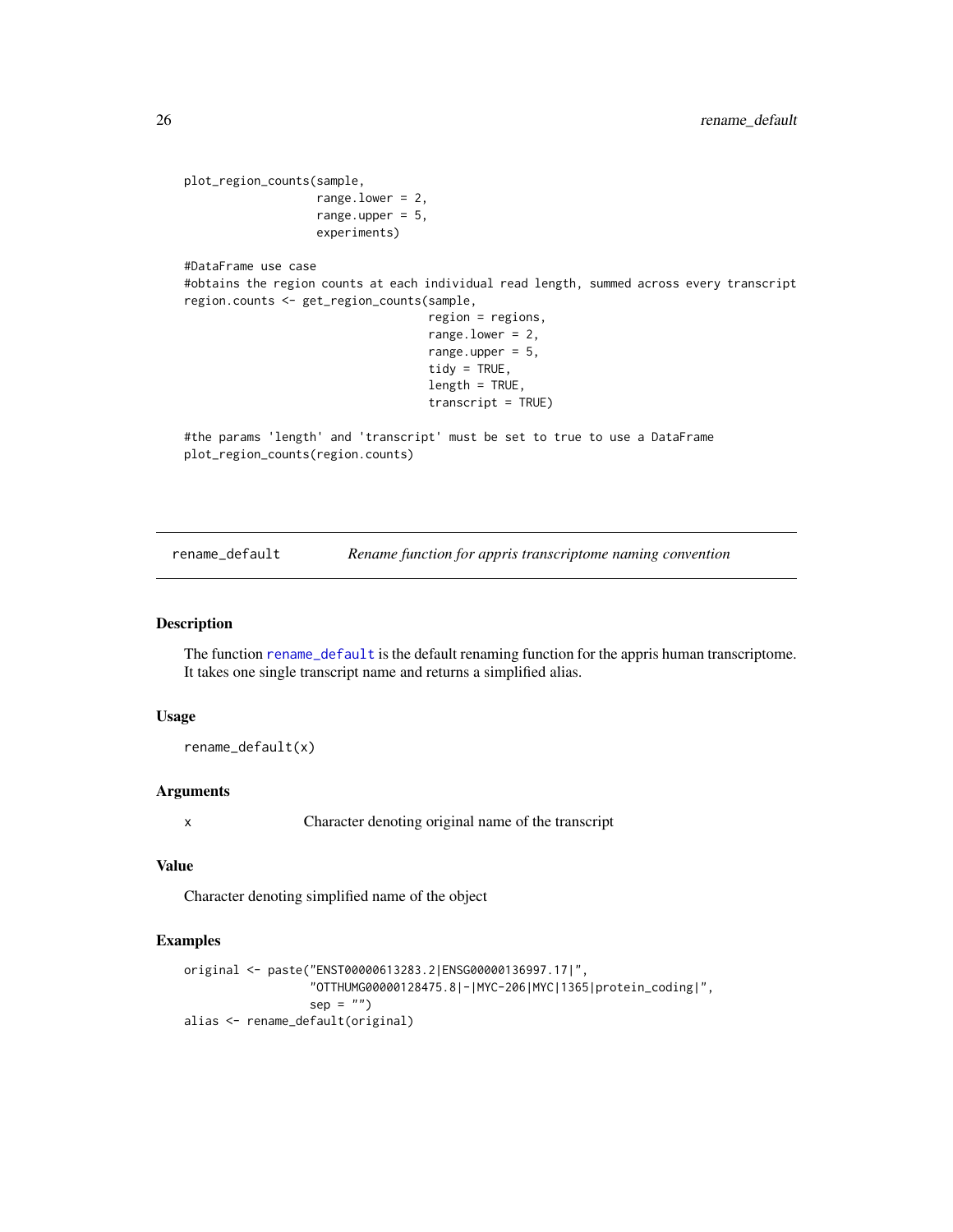#### <span id="page-26-1"></span><span id="page-26-0"></span>Description

The function [rename\\_transcripts](#page-26-1) strives to make the transcript names less cumbersome to write and easier to use.

#### Usage

rename\_transcripts(ribo, rename)

#### Arguments

| ribo   | a path to the ribo file or a 'Ribo' object                                                             |
|--------|--------------------------------------------------------------------------------------------------------|
| rename | A function that renames the original transcript or an already generated character<br>vector of aliases |

#### Details

Transcript names found in a .ribo file can often be long and inconvenient to use. As a result, this function allows the user to rename the transcripts.

Often times, a short function can be used on the ribo file reference names to split and extract a more convenient name, and a function with a similar input and output to [rename\\_default](#page-25-1) can be passed in.

However, if there is no simple function that takes the original name and renames it into a unique alias, then the user can provide a character vector of the same length as the number of transcripts in the ribo file. This character vector would provide aliases that match the order of the original reference names returned by the [get\\_reference\\_names](#page-12-1) function.

#### Value

A character vector denoting the renamed transcript aliases

# See Also

[rename\\_default](#page-25-1) to view expected input and output of a 'rename' function [Ribo](#page-27-1) to generate a ribo object

#### Examples

file.path <- system.file("extdata", "HEK293\_ingolia.ribo", package = "ribor") sample <- Ribo(file.path, rename = rename\_default)

aliases <- rename\_transcripts(sample, rename = rename\_default)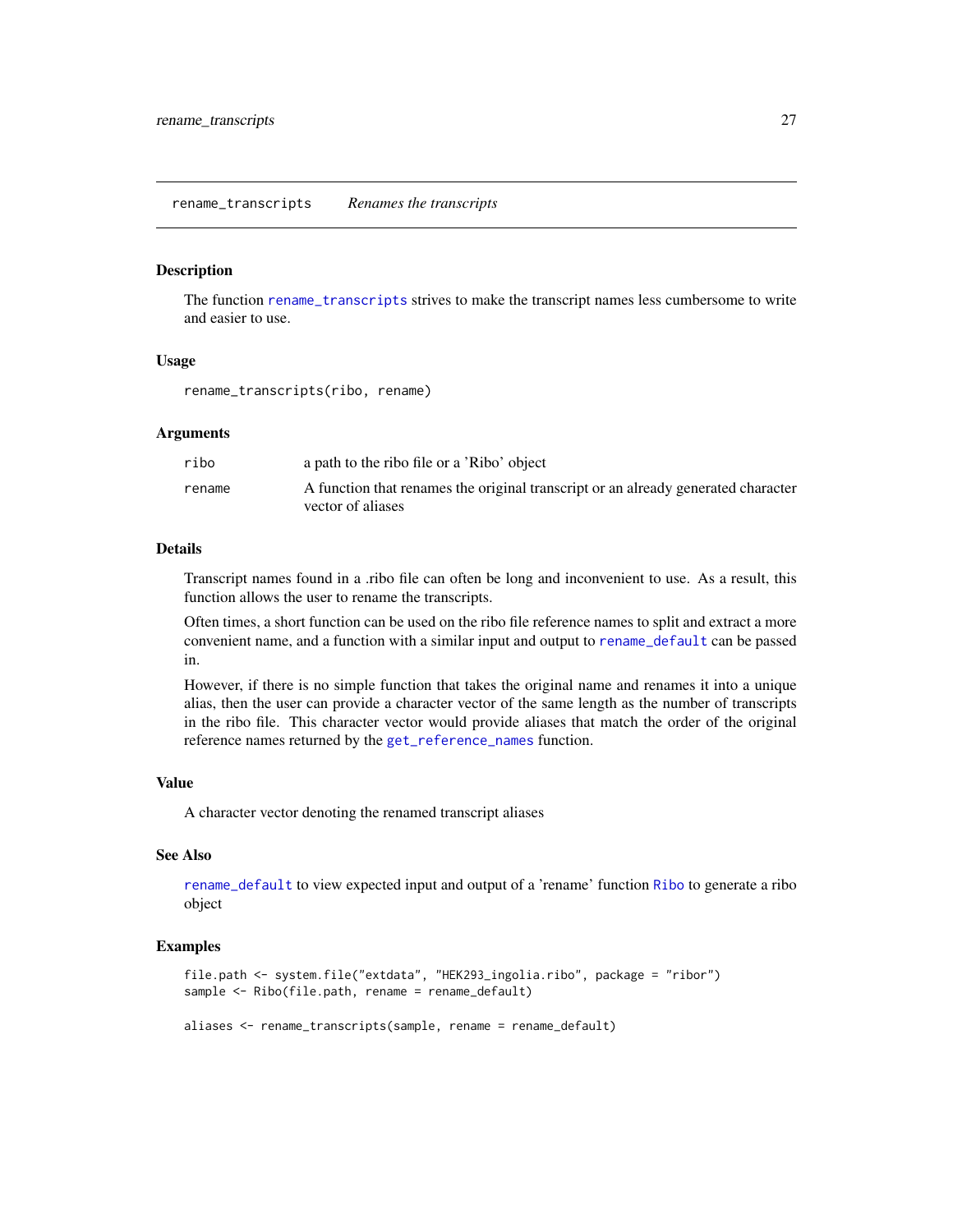<span id="page-27-0"></span>Ribo-class *Ribo Class*

#### <span id="page-27-1"></span>Description

The Ribo object serves as the main utility vehicle for the ribor package. Specifically, it allows the user to interface with a .ribo file in the R ribor rely on the Ribo object to read, visualize, and inspect the contents of the .ribo file. The information stored in this object include the .ribo file path, the list of experiments, the format version, the reference model, the minimum read length, maximum read length, the left span, the right span, and other transcript information.

# Usage

```
## S4 method for signature 'Ribo'
show(object)
## S4 method for signature 'Ribo'
path(object)
## S4 method for signature 'Ribo'
experiments(object)
## S4 method for signature 'Ribo'
format_version(object)
## S4 method for signature 'Ribo'
reference(object)
## S4 method for signature 'Ribo'
length_min(object)
## S4 method for signature 'Ribo'
length_max(object)
## S4 method for signature 'Ribo'
left_span(object)
## S4 method for signature 'Ribo'
right_span(object)
## S4 method for signature 'Ribo'
metagene_radius(object)
## S4 method for signature 'Ribo'
length_offset(object)
## S4 method for signature 'Ribo'
```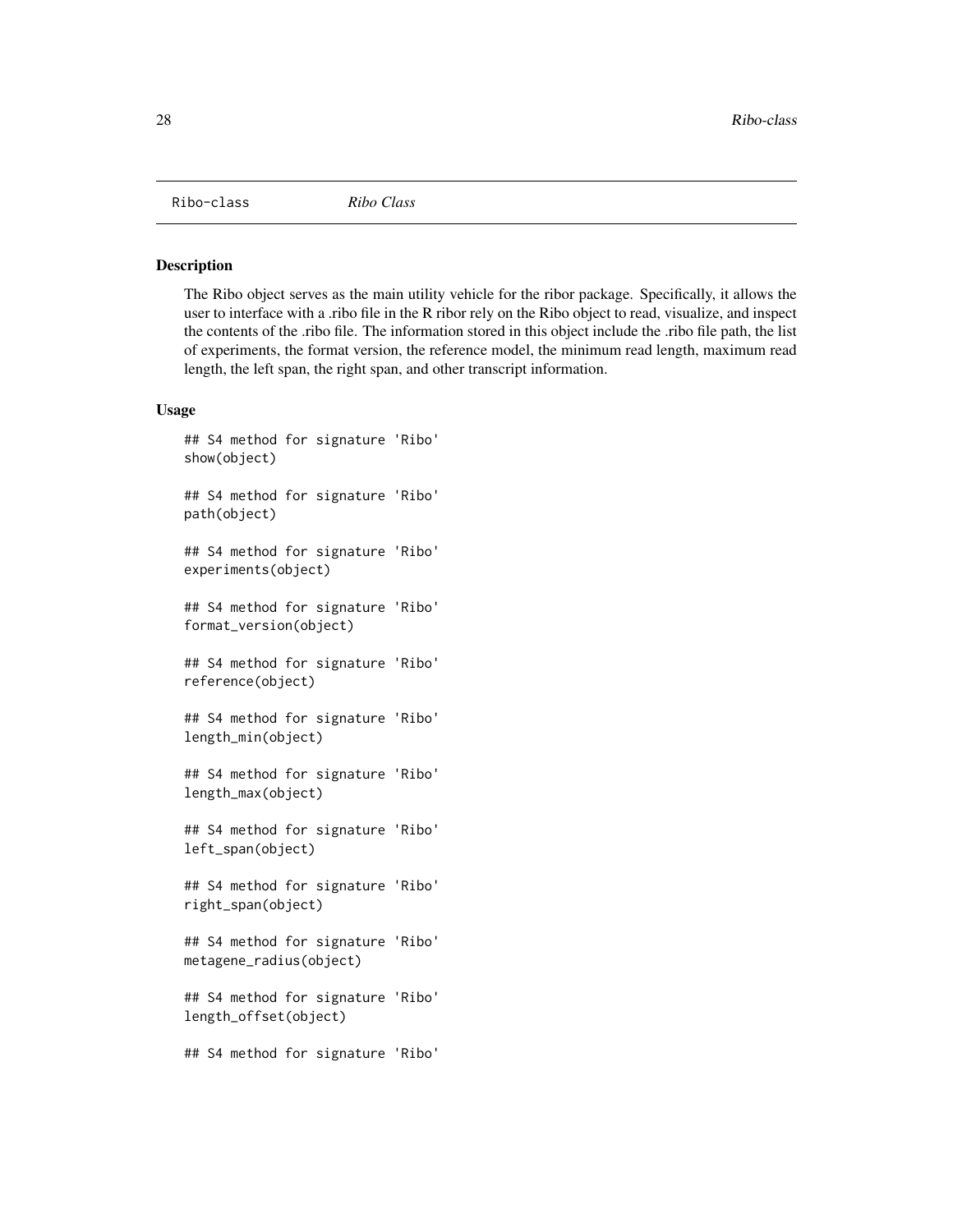#### <span id="page-28-0"></span>Ribo-class 29

```
has_metadata(object)
## S4 method for signature 'Ribo'
experiment_info(object)
## S4 method for signature 'Ribo'
transcript_info(object)
## S4 method for signature 'Ribo'
alias_hash(object)
## S4 method for signature 'Ribo'
original_hash(object)
Ribo(path, rename = NULL)
```
# Arguments

| object | Ribo object                                                                                            |
|--------|--------------------------------------------------------------------------------------------------------|
| path   | The path to the ribo file                                                                              |
| rename | A function that renames the original transcript or an already generated character<br>vector of aliases |

# Details

Note that the path parameter takes in a file path and stores it. While using the package, be sure to not to move or change the location of the .ribo file. The default names of the transcripts may be difficult to use depending on the settings used to generate the .ribo file. As a result, we have provided a rename parameter that integrates well with the Appris reference transcriptome. Users may also define a simple function that processes a given default transcript name in a one-to-one manner to another custom alias.

# Value

Returns an S4 object of class "Ribo" containing a path to the HDF5 file, various attributes in the root folder, and information about the transcripts such as names and lengths

# See Also

If a ribo object is already generated but aliases want to be added or updated, use the [set\\_aliases](#page-30-1) function.

# Examples

```
file.path <- system.file("extdata", "sample.ribo", package = "ribor")
sample <- Ribo(file.path)
```
show(sample)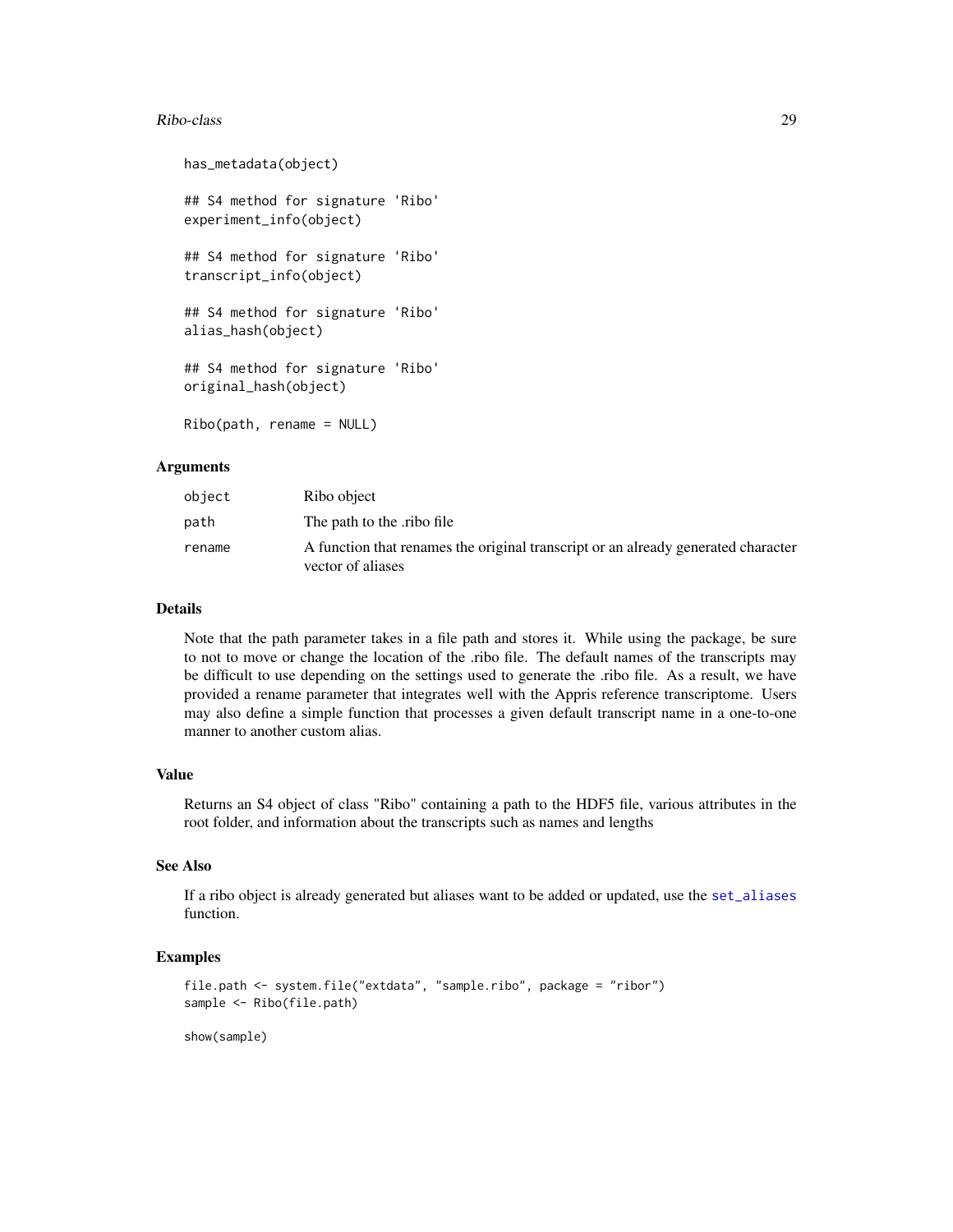```
#generate a ribo object with transcript nicknames/aliases
file.path <- system.file("extdata", "HEK293_ingolia.ribo", package = "ribor")
sample <- Ribo(file.path, rename = rename_default)
```
ribor *ribor: A package for reading .ribo files*

# **Description**

The 'ribor' package offers a suite of reading functions for the datasets present in a .ribo file and also provides some rudimentary plotting functions.

# Vignette

To get started with the ribor package, please see the vignette page at [https://ribosomeprofiling.](https://ribosomeprofiling.github.io/ribor/ribor.html) [github.io/ribor/ribor.html](https://ribosomeprofiling.github.io/ribor/ribor.html).

# Related Tools

The paper associated with the Ribo ecosystem can be found at [https://academic.oup.com/](https://academic.oup.com/bioinformatics/advance-article/doi/10.1093/bioinformatics/btaa028/5701654) [bioinformatics/advance-article/doi/10.1093/bioinformatics/btaa028/5701654](https://academic.oup.com/bioinformatics/advance-article/doi/10.1093/bioinformatics/btaa028/5701654).

For more information on the preprocessing pipeline, please see the link to the source code at [https:](https://github.com/ribosomeprofiling/riboflow) [//github.com/ribosomeprofiling/riboflow](https://github.com/ribosomeprofiling/riboflow).

For more information on the .ribo file format, please see its documentation page at [https://](https://ribopy.readthedocs.io/en/latest/ribo_file_format.html) [ribopy.readthedocs.io/en/latest/ribo\\_file\\_format.html](https://ribopy.readthedocs.io/en/latest/ribo_file_format.html).

For an alternative to ribor, please see a link to source code of ribopy, a python interface, at [https:](https://github.com/ribosomeprofiling/ribopy) [//github.com/ribosomeprofiling/ribopy](https://github.com/ribosomeprofiling/ribopy).

# Package Content

Generating a ribo object: [Ribo](#page-27-1) to get started

Length Distribution: [get\\_length\\_distribution](#page-6-1) to get length distribution counts [plot\\_length\\_distribution](#page-20-1) to plot the length distribution

Region Counts: [get\\_region\\_counts](#page-14-1) to get region counts [plot\\_region\\_counts](#page-23-1) to plot the region counts

Metagene Coverage: [get\\_metagene](#page-9-1) to get metagene site coverage [get\\_tidy\\_metagene](#page-18-1) to get a tidy format of the metagene site coverage [plot\\_metagene](#page-22-1) to plot the metagene site coverage

<span id="page-29-0"></span>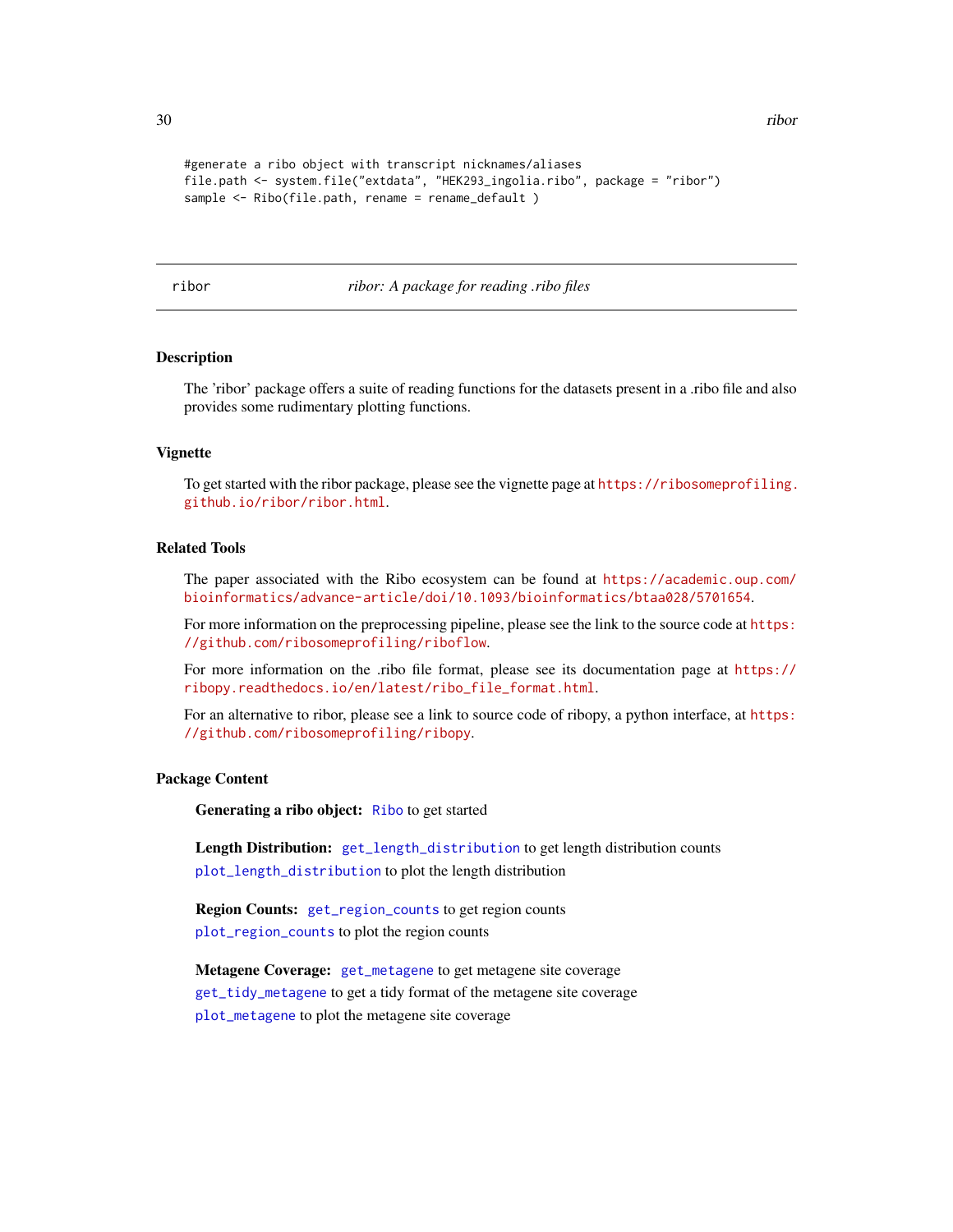<span id="page-30-1"></span><span id="page-30-0"></span>

#### Description

The function [set\\_aliases](#page-30-1) allows the user to add aliases to a valid ribo object.

#### Usage

set\_aliases(ribo.object, rename)

# Arguments

ribo.object A 'ribo' object rename A function that renames original transcript name into an alias

# Details

If there is a different naming convention from the default appris transcriptome, there may be no simple way to generate convenient aliases from the original reference names. As a result, the user can first generate the ribo object and get the reference names, use custom (and likely more intricate) functions to generate a list of aliases, and then pass in a character vector of these aliases. The character vector should match the order of and correspond to the list of reference names retrieved from [get\\_reference\\_names](#page-12-1)

# Value

A modified 'ribo' object that contains alias information

```
#generate a ribo object with transcript nicknames/aliases
file.path <- system.file("extdata", "HEK293_ingolia.ribo", package = "ribor")
sample <- Ribo(file.path)
sample <- set_aliases(ribo.object = sample,
                     rename = rename_default)
```